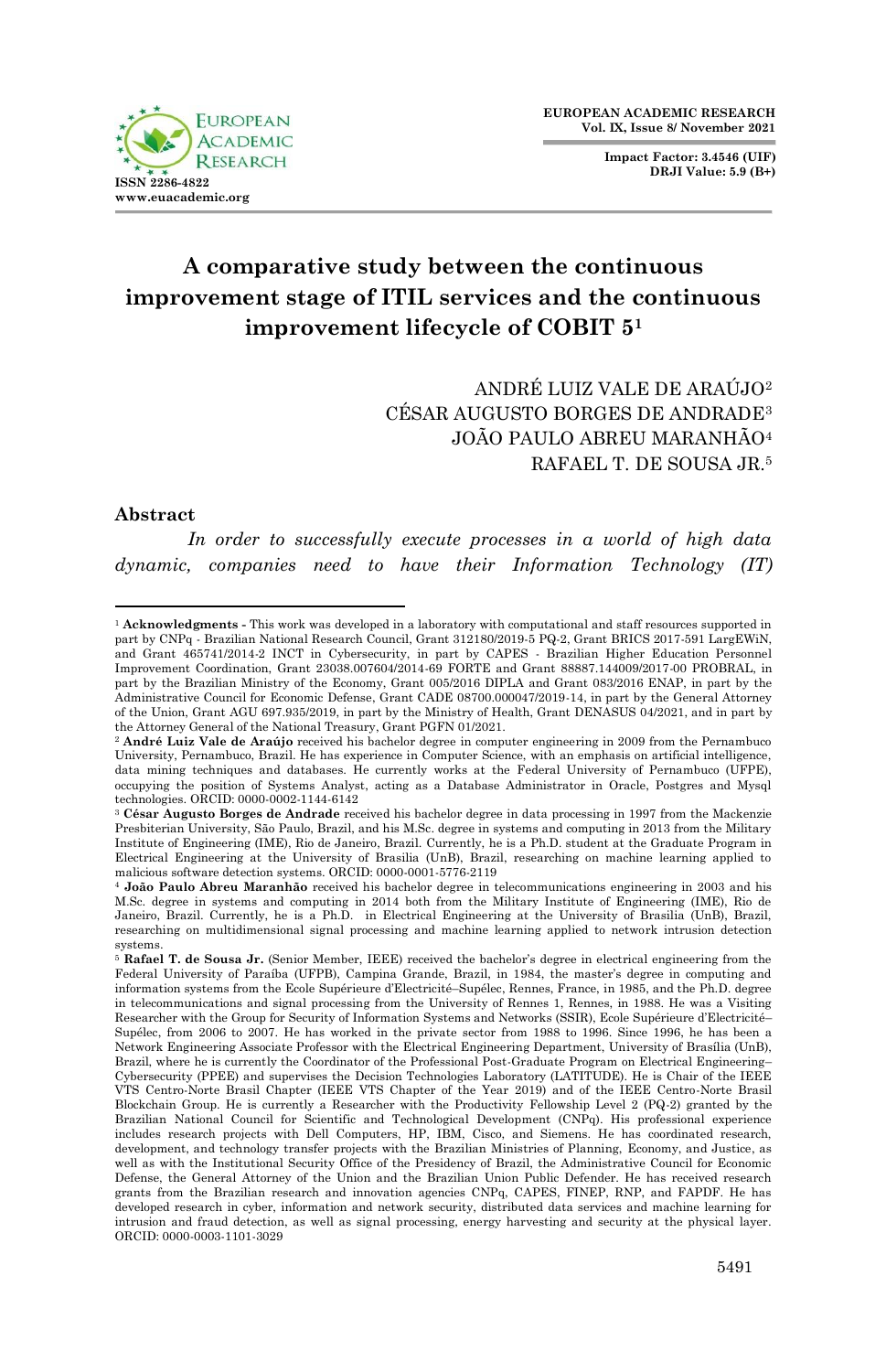*department increasingly engaged with the business value, i.e., IT and business should be well aligned. Ensuring this alignment on a permanent and solid basis through an ongoing effort is a challenge that well-known frameworks such as COBIT and ITIL help to overcome. In this context, knowing where the continuous improvement effort of each model promotes value is essential.* 

*In this paper, a comparative study regarding the continuous improvement for both COBIT and ITIL frameworks is presented. In addition, as another contribution, the action boundaries of each framework are shown, contributing to the choice of the IT governance model to be adopted by companies.*

**Keywords**: IT governance; ITIL; COBIT; applicability; continuous improvement.

## **1. INTRODUCTION**

In a world with an increasingly dynamic reality, which requires greater capacity to process massive volumes of data at higher speeds, there also is an increasing use of information technology resources to extract business value for companies. In today's world, information technology (IT) is no longer a unitary and isolated block within a business, but rather a global component that helps top management in value-adding decisions.

Previously, IT was seen as a mere participatory element, with few developed management practices. Nonetheless, information must be considered an important element that serves the entire organizational process chain of a company and is constantly evolving. The close alignment between IT and the business means that an IT department cannot be solely in charge of securing an effective use of its resources. Obtaining greater business value through IT is an organizational competence that must be increasingly evolved and business leaders must develop such competence (Weill and Ross, 2004).

The value added to the business is the result of a considerable organizational effort, together with mechanisms provided by IT governance. However, the efficient use of IT resources alone is not enough to ensure efficient IT governance, as suggested by Luciano et al. (2021). According to the authors, there are other variables that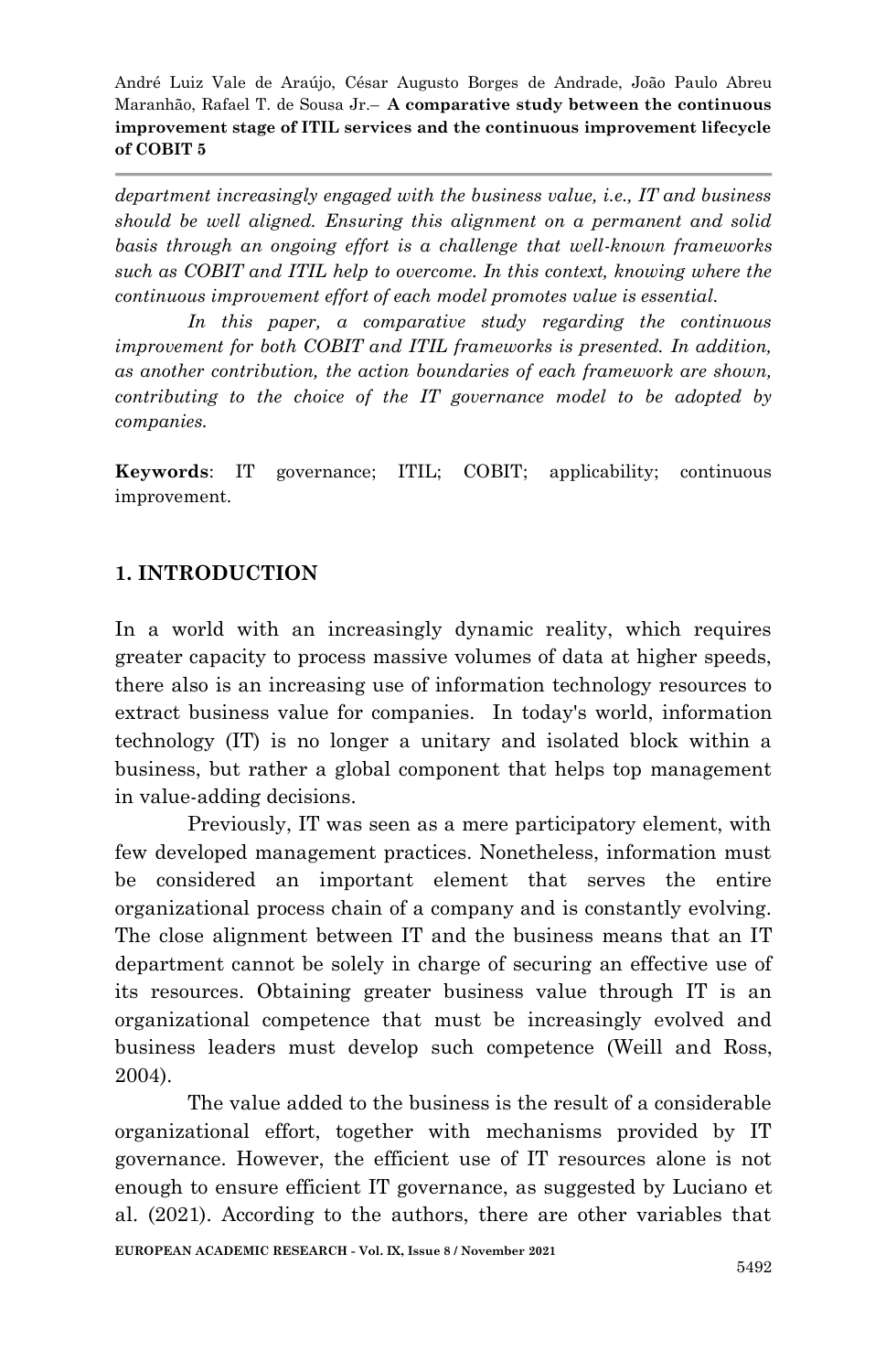need to be analyzed in conjunction with IT governance mechanisms, such as the behavior of employees who will operate these mechanisms can favor (or compromise) organizational performance and need to be better understood.

This behavioral variable analyzed by Luciano et al. (2021) is job crafting, which is cited by Singh and Singh (2019) as a mechanism to combat stress, establishing an improvement in the employee's emotional and psychological state, providing, as a result, a better performance at work. Thus, this new behavioral factor has a relevant impact on the effectiveness, control and engagement of teams, influencing the performance of organizations regarding IT governance mechanisms.

In order to address some of the related issues and take advantage of opportunities generated by good IT governance, several frameworks have been developed, namely, COBIT (Control Objectives for Information and Related Technology) and ITIL (Information Technology Infrastructure Library). According to Dos Santos and De Paula (2016), there is no way to predict the best framework for each company, but rather monitoring the evolution of each model, as well as the market trends. Further, no descriptive model on how to build governance itself can be cited. In summary, such models are practiced on a case-by-case basis and implemented gradually, such that COBIT is focused on implementations of best practices aimed at controlling IT area actions, whereas ITIL addresses operational demands of IT services (Gonçalves et al., 2016).

According to Riguete et al. (2021), an organization's IT must always seek continuous improvement in business processes. Additionally, Rodrigues et al. (2020) highlight that continuous improvement should be supported by effective control mechanisms and traceable metrics. In addition to continuous improvement, the authors cite systemic alignment as a critical success element for the development of an effective governance model, defined as the consolidation of the use of IT governance practices among the IT areas within different business units. In this sense, the IT of every organization must always be looking for a contribution to the organization's business lines, thus practicing continuous improvement in a systematic way.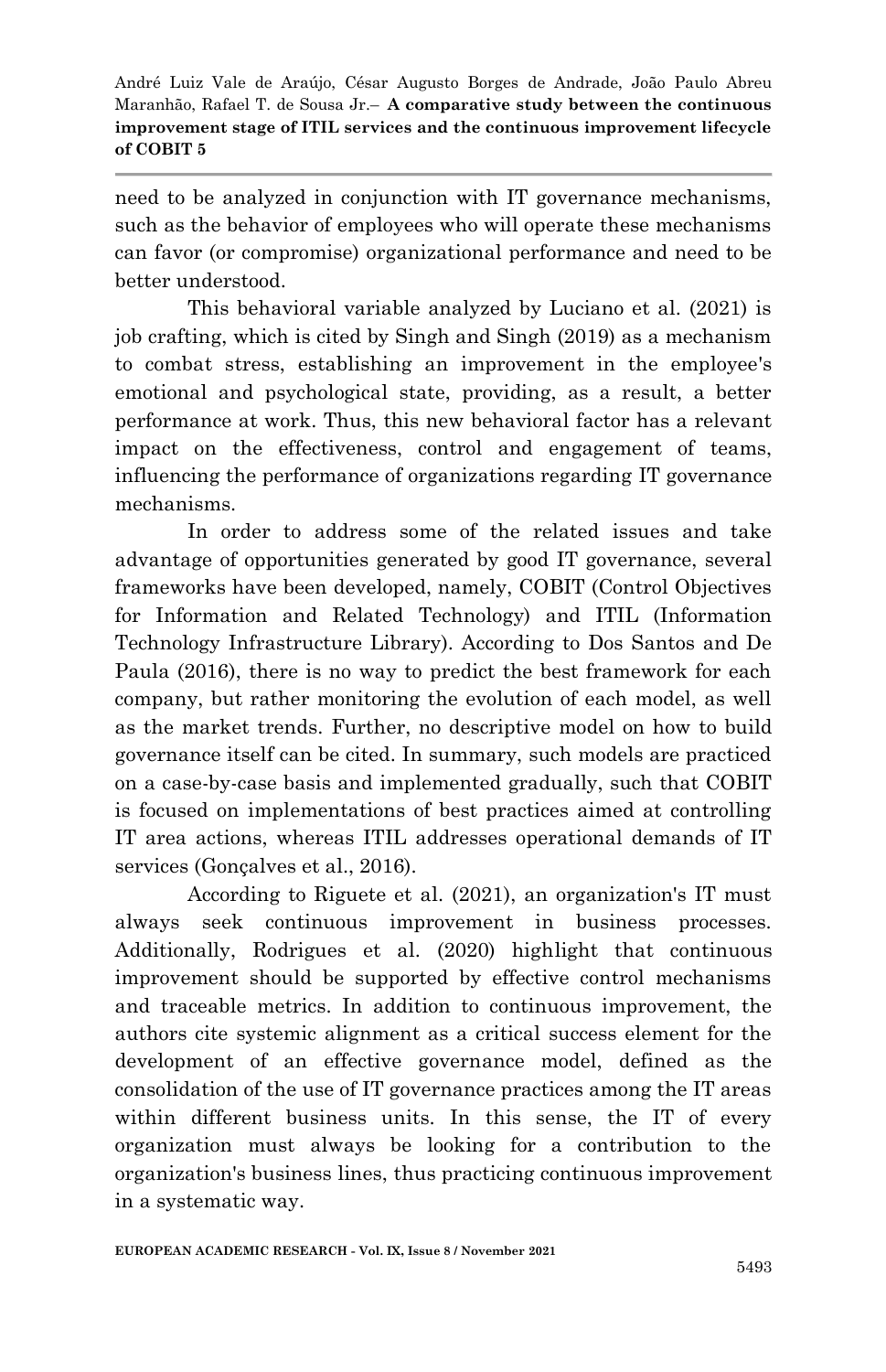In this work, the implementation of continuous improvement in IT processes using the COBIT and ITIL frameworks is analyzed. In addition, our main contribution is providing resources to companies that aim to use such models in order to implement continuous improvement in their processes.

This paper is organized as follows. Related works are presented in Section 2. Next, Section 3 introduces the theoretical background about COBIT and ITIL frameworks. Section 4 discusses practical cases in which COBIT and ITIL have been implemented from a continuous improvement perspective. Finally, conclusions and suggestions of future works are shown in Section 5.

### **2. RELATED WORKS**

This section provides a brief description of the main related works, presenting their objectives, critical success factors and limitations.

Ranggadara and Prastiawan (2018) studied the implementation of the continuous service improvement stage of the ITIL framework in one of the largest technology companies in Indonesia (PT. Anabatic Technologies). The authors showed in practice the implementation of such stage considering the challenges involved. Nonetheless, the work was limited to the scope of the company's credit monitoring system using rating and services metrics. Critical success factors include good cooperation between project, business and technical teams, periodic project progress reports, and stakeholder support.

Additionally, Lamichhane (2019) conducted a survey on the implementation of continuous service improvement in the government of Nepal. The focal point of the research was to provide a viable path for implementing continuous service improvement using the ITIL framework. However, the work focused only on one governance model, namely the ITIL library, addressing IT service management and service improvement. Moreover, the author focused on narrow areas such as government awareness of continuous improvement of IT services, challenges and benefits for Nepal in adopting these models. The critical success factors listed in the work were the acceptance by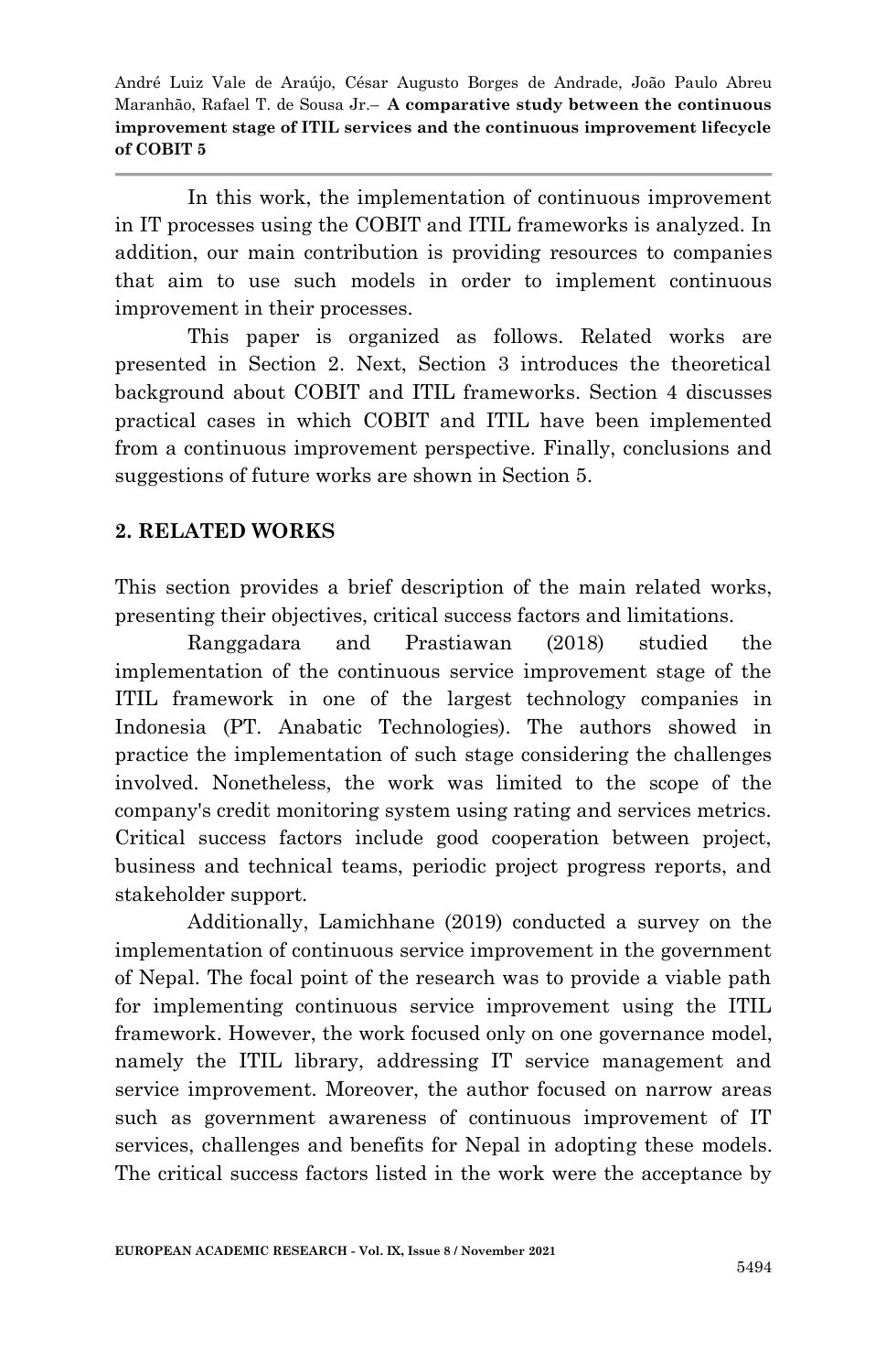senior management, as well as goodwill and commitment and availability of staff.

In addition, Amorim et al. (2020) developed a discussion about the use of agile methodologies to implement IT governance in organizations using COBIT 5. The main objective is to facilitate the adoption of such governance framework, overcoming some imposed challenges, such as the commitment of top management. Further, the authors addressed the difficulties of implementing COBIT 5 in a company, facilitating its adoption using a hybrid approach with SCRUM and COBIT 5. Nonetheless, a limitation of the work was the small group of people responsible for the approach development.

Furthermore, Zakaria et al. (2019) introduced a case study in which risks related to the Internet of Things (IoT) were reviewed in the context of the Malaysian Government Hospital. Considering IT security, the author compared research already conducted together with other studies involving IoT. The use of seven iterative phases aligned with the COBIT 5 implementation life cycle was considered. Its main objective was to propose a risk management model for IoT practices in the healthcare sector through which the COBIT 5 framework is used to guide the implementation of risk management. However, such approach was limited to using the COBIT 5 framework to guide its implementation, keeping the focus only on the Kuala Lumpur Hospital (HKL).

Finally, Tangprasert (2020) carried out a comparative study of IT risk assessment between private and public organizations through two experiments. Those experiments assessed the risks associated with such organizations against the five areas of COBIT 5. The sevenphase COBIT 5 implementation cycle was applied to reassess the focal points, ensuring continuous improvement in processes. However, the work only addressed the COBIT 5 framework as a governance model to be used, evaluating only the general aspect of the areas that guide the implementation of governance, without going into the details of the processes. Moreover, the risk assessment was carried out by professionals outside the organizations, such that cooperation was a key point for the success of the produced analyzes.

Differently from the above-mentioned works, this paper presents a comparative study considering practical cases in which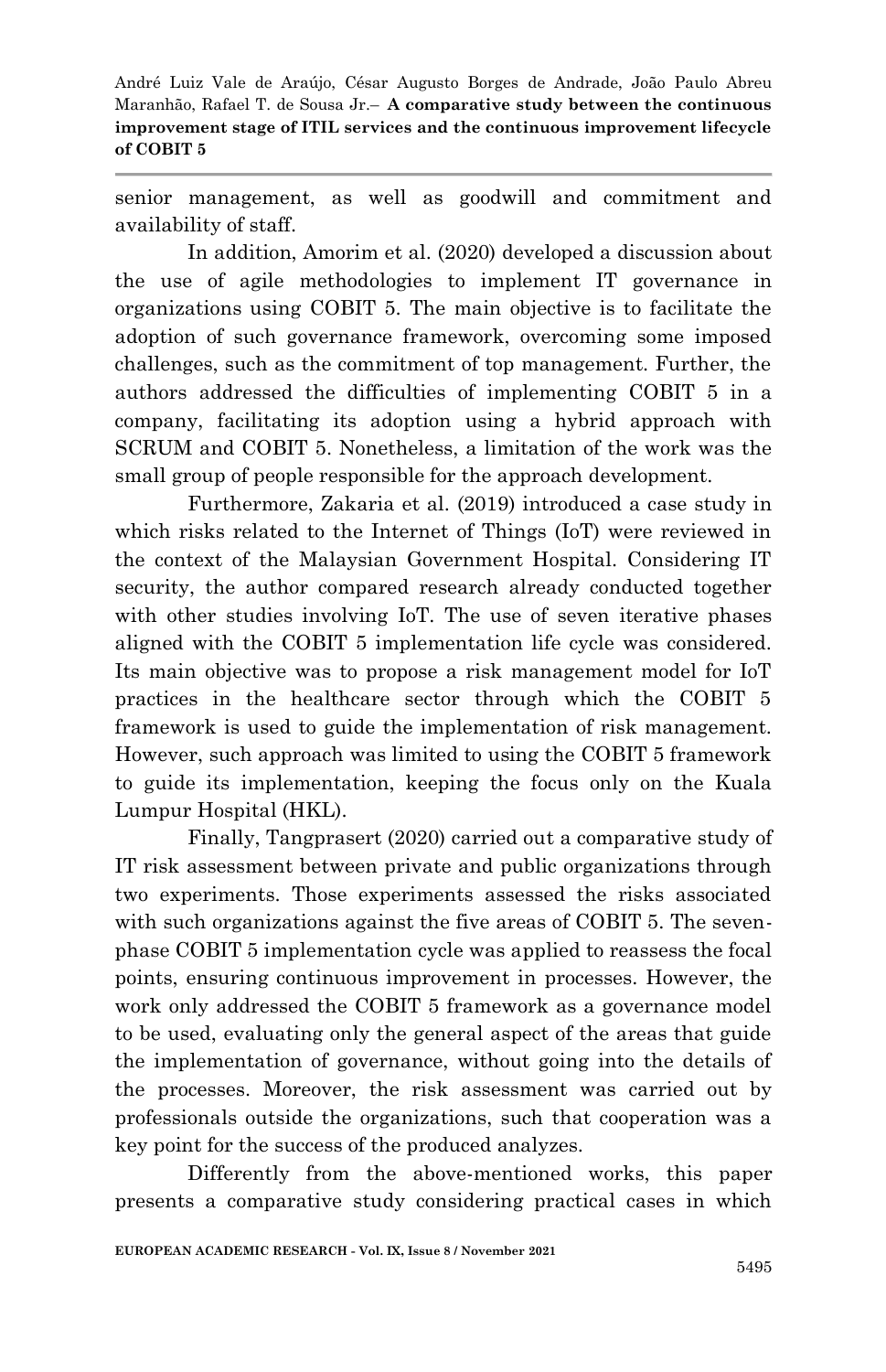COBIT and ITIL were implemented from the perspective of continuous improvement. In addition, we also highlight the action boundaries of each model regarding the continuous improvement, thus contributing to the choice of the method to be adopted by companies.

### **3. THEORETICAL BACKGROUND**

This section introduces the main concepts of IT governance, as well as the COBIT and ITIL frameworks from the perspective of continuous improvement.

### **3.1. IT governance**

IT governance follows the same script as other types of governance. For example, the head of a finance department does not write checks for payment. Instead, a financial governance policy document determines which manager will handle such activity. The role of the head of the finance department is to oversee the company's risk exposures, cash flow, and track metrics given to other employees to manage financial assets. The IT governance presents a similar behavior (Weill and Ross, 2004).

In general, governance decides who makes the decisions in the company. According to De Moraes and Creutzberg (2021), there is a difference between governance and management. Governance determines the company's decision making and in which direction they will go, whereas management takes care of the operational part of the made decision. In summary, management follows the guidelines of governance. Moreover, Weill and Ross (2004) consider IT as one of the six key assets for an organization to exercise governance, as depicted in Figure 1.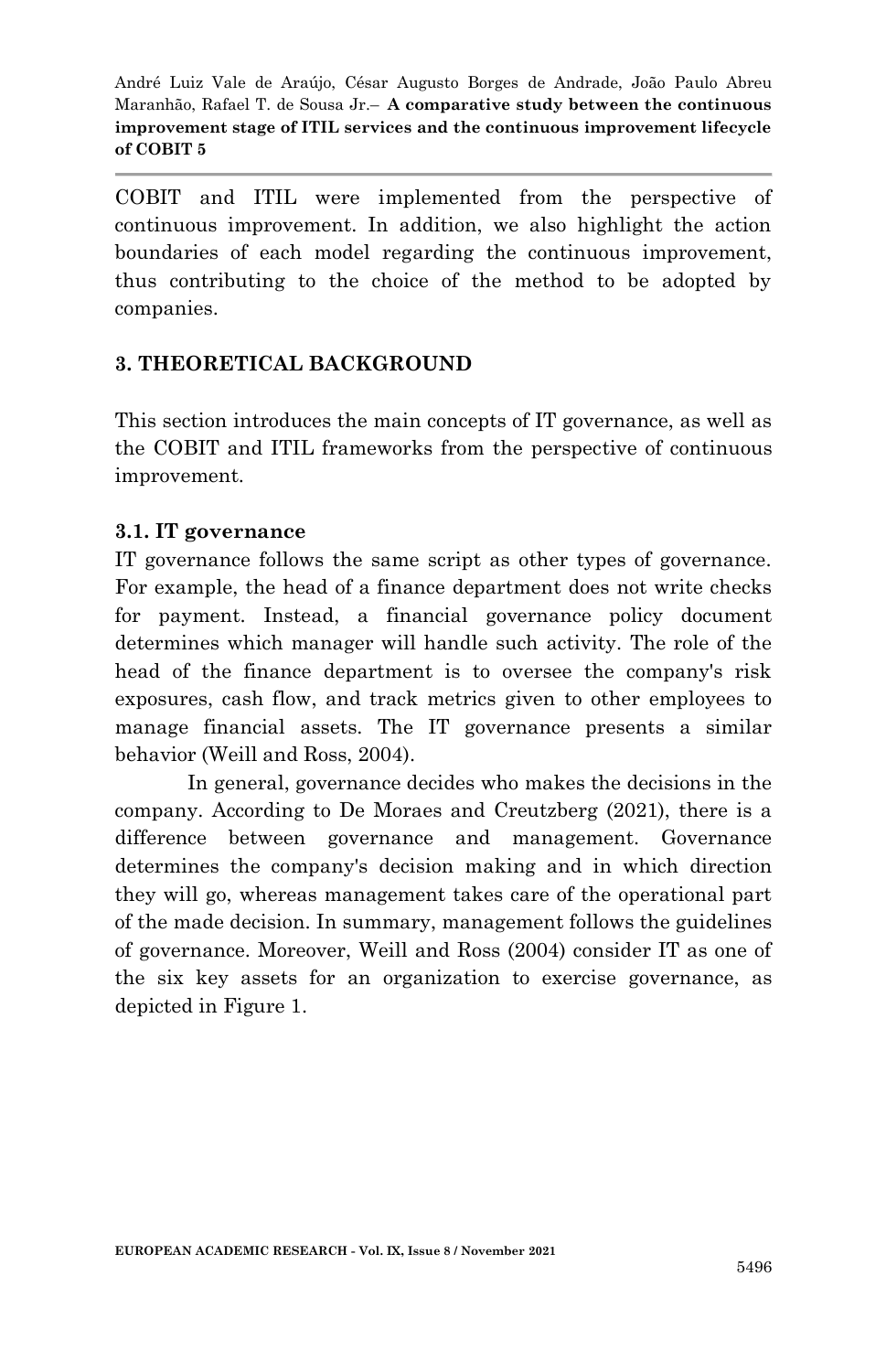

**Figure 1. Main governance assets**

Companies carry out their strategies and generate business value through the aforementioned assets. Among them, IT has its own governance approach, highlighting its increasing importance in corporate design. Luciano et al. (2017) present five motivating factors when a company decides to start the process of implementing the IT governance, as described in Table 1.

| <b>Motivating Factor</b>         | Description                                                                    |  |
|----------------------------------|--------------------------------------------------------------------------------|--|
| Influence<br>of<br>corporate     | Corporate Governance Mechanisms are quite strong, as IT assets and the         |  |
| governance                       | mechanisms that surround them are of great importance to organizations.        |  |
| Influence of factors internal to | Organizations replicate the corporate governance model in their "sub areas"    |  |
| the organization                 | in order to save resources.                                                    |  |
| Influence of the organization's  | The organization must have a notion of IT governance, so that it can influence |  |
| goals on IT governance           | the appropriate mechanisms, contributing to the effectiveness of the process.  |  |
|                                  | Organizational culture is the way a company does its business, treats its      |  |
| Influence of cultural aspects    | customers, the way decisions are made. The way this norm is interpreted by     |  |
|                                  | the organization influences the adoption of IT governance.                     |  |
|                                  | A smaller company acquires more prestige or trust from its peers by adopting   |  |
| Influence of the mimetic aspect  | the same or similar technologies as those adopted by prestigious companies in  |  |
|                                  | a certain field of activity.                                                   |  |

**Table 1. IT governance motivating factors**

First, it is necessary to select the governance model. Once the model is chosen, the appropriate mechanisms are defined and adopted. Also according to Luciano et al. (2017), this a slow step, since the adoption of governance mechanisms requires a change in culture. Finally, the last step is the continuous evaluation of the effectiveness of the adopted mechanisms.

In all stages, it is necessary to take into account the dynamics of each company. Business processes are constantly changing. Therefore, all steps are in continuous evolution, i.e., in continuous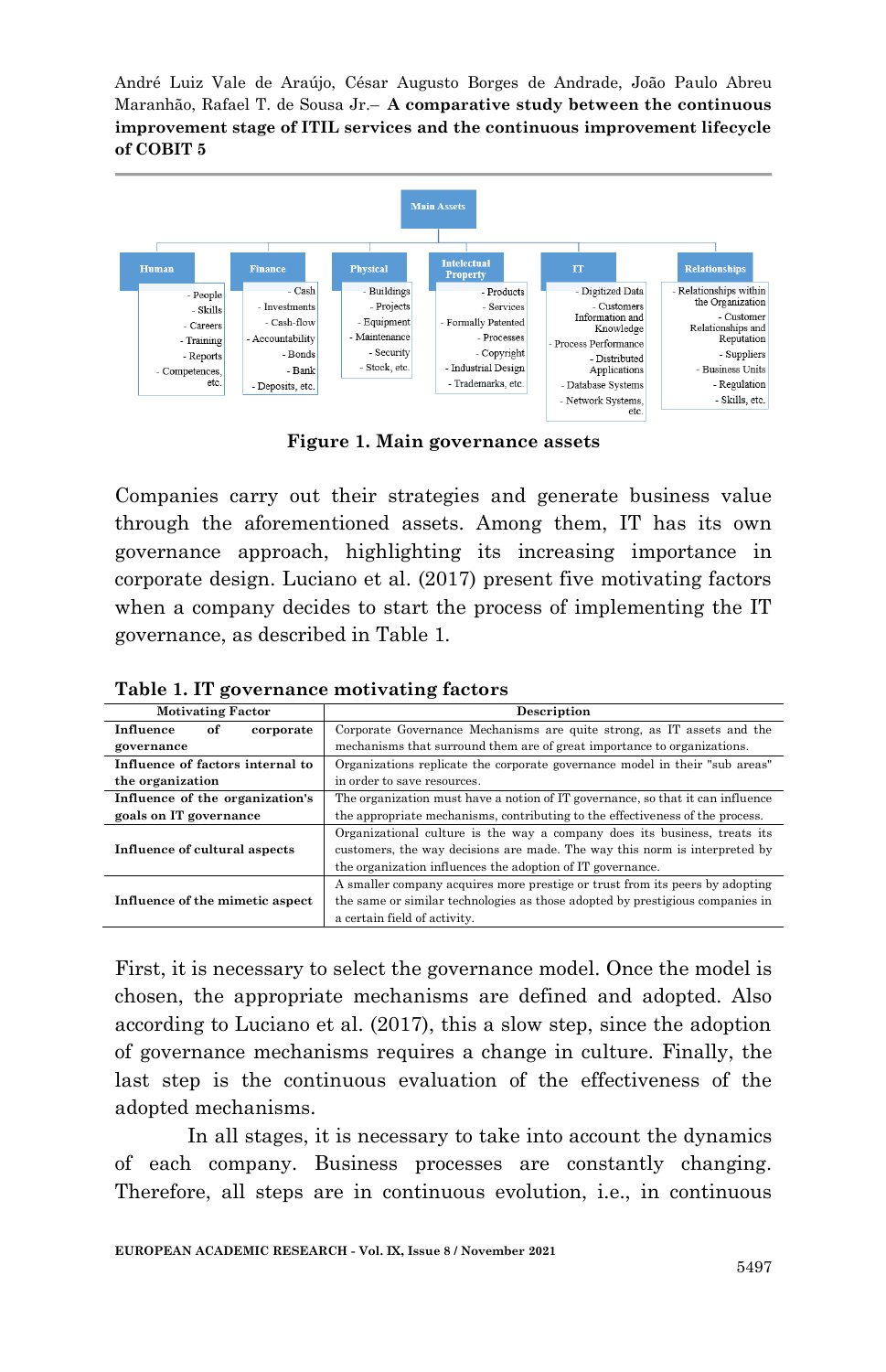improvement, following the organization's structural and internal changes. This shows that the concern with continuous improvement is present in all sectors and processes of the organization, being thought, planned and monitored from the top management to the operational processes.

#### **3.2. ITIL**

According to Fernandes and Abreu (2014, p. 341), ITIL is a grouping of the best practices used for the management of high quality information technology services, obtained in consensus after decades of practical observation, research and work by IT professionals and data processing across the world.

Felisberto (2017) complements by arguing that ITIL, in addition to promoting strategic alignment between IT and business, presents the ability to generate value for the organization by providing cost reduction and new business opportunities. The focus is on synchronizing the IT components and integrating them to the company's strategic objectives. Additionally, ITIL provides a serviceoriented best practices model, composed by five macroprocesses integrated in sequence, forming thus a life cycle. Moreover, one macroprocess complements each other, providing other processes with specific objectives, guidelines and prerequisites (Júnior, 2021). Figure 2 shows the macroprocesses and their connections.



**Figure 2. ITIL lifecycle**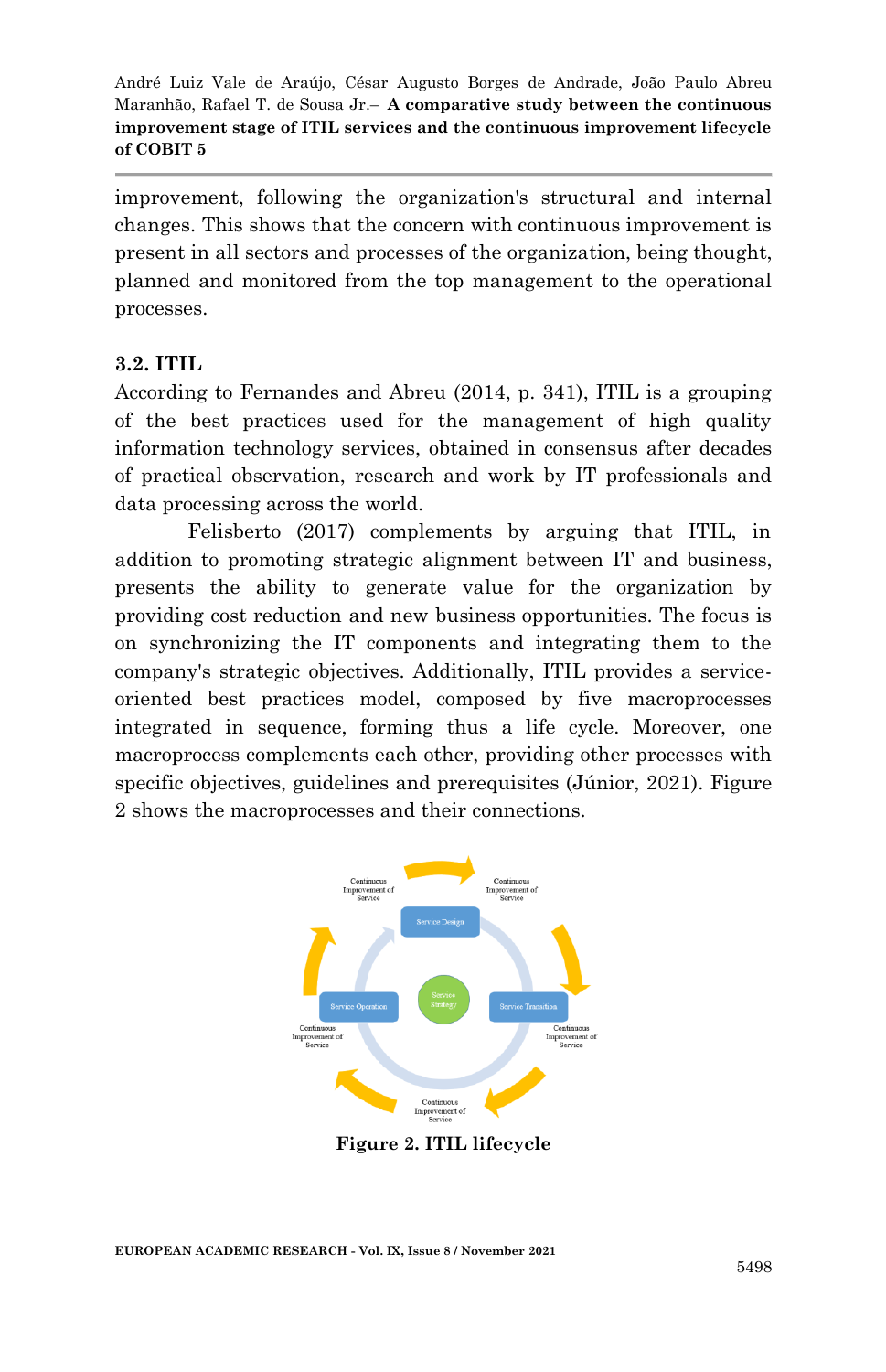According to Nascimento (2021), innovation must be a constant strategy rather than be tied to a single event. The differential factor is sustained for a short time, as technology is in constant evolution, and the optimization of its use accompanies this movement. Thus, even if IT is not able to provide innovation to the organization, it must at least meet the demand generated by the services, always aiming the continuous improvement. The continuous improvement of services leads to a reduction in costs and risks, with an increase in the quality. Consequently, the evolution of these elements leads to innovation, which in turn leads to continuous improvement, in a feedback loop.

In this sense, the continuous improvement process encompasses all the others in the representation of the ITIL lifecycle, as illustrated in Figure 3. The official ITIL documentation (OGC, 2007) says that organizations learn to make incremental and largescale improvements in service quality, operational efficiency and business continuity. Continuous improvement is provided to link improvement efforts and results with the Strategy, Design and Transition processes.

Along the same lines, Nascimento (2021) explains that in addition to aiming at the evolution of processes, continuous improvement must also aim at the evolution of the IT-business alignment in each phase of the life cycle. Continuous improvement aims to measure the quality and effectiveness of processes and services to ensure their effectiveness and efficiency, in addition to suggesting improvements in conjunction with the Strategy, Design, Transition and Service Operation cycles.

ITIL is also about a conceptual model of continuous improvement. This model consists of six steps. Further, there are six questions which direct the organizations in order to pursue continuous improvement. Such questions are described in Table 2: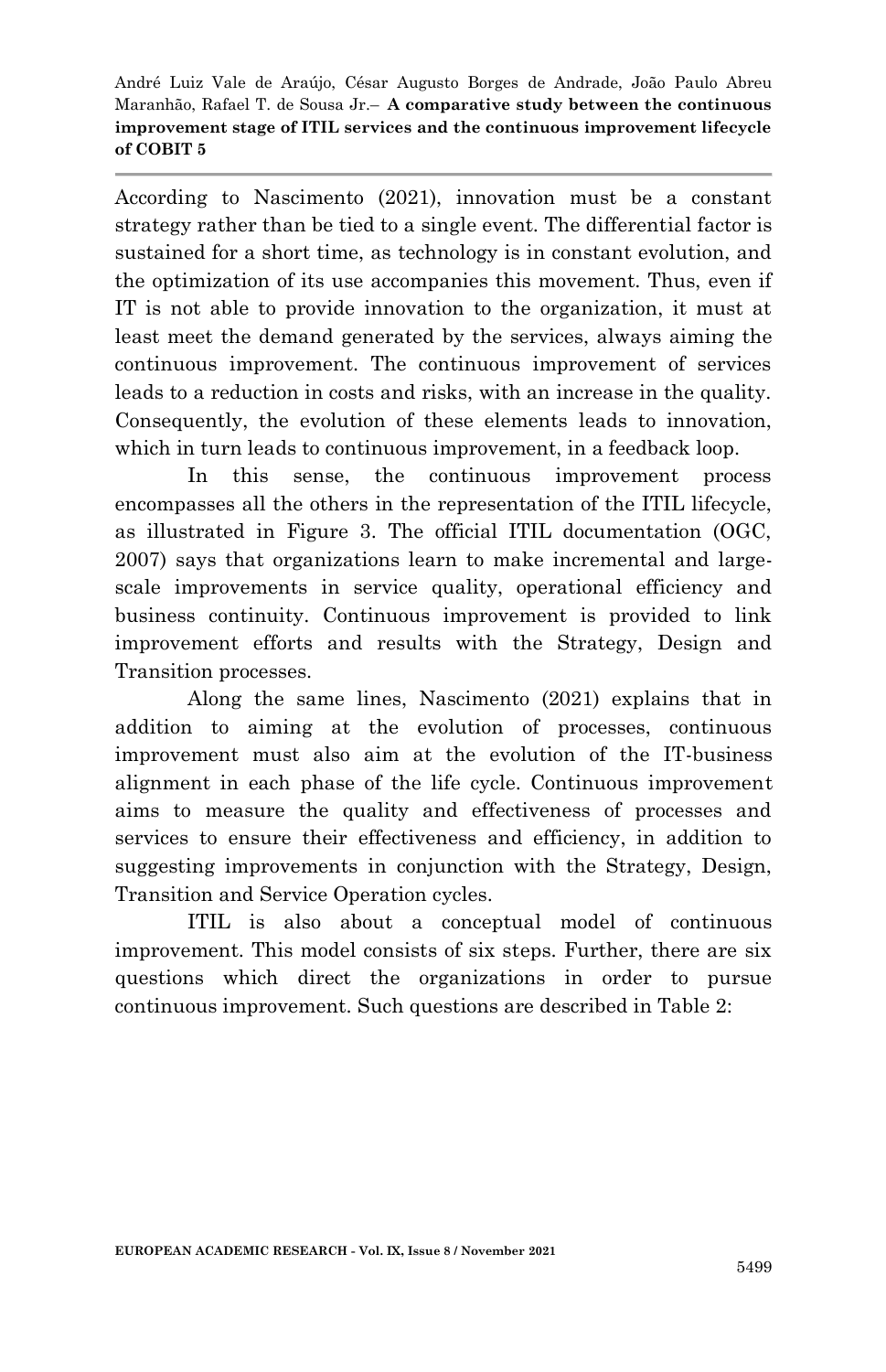| Table 2. ITIL continuous improvement conceptual model |                                                                                                                                                                                                                 |  |  |
|-------------------------------------------------------|-----------------------------------------------------------------------------------------------------------------------------------------------------------------------------------------------------------------|--|--|
| Phase                                                 | Description                                                                                                                                                                                                     |  |  |
| is<br>What<br>the                                     | An organization must be driven by a business vision. A vision that tells what the company's                                                                                                                     |  |  |
| vision?                                               | objectives and missions are.                                                                                                                                                                                    |  |  |
| Where are we<br>now?                                  | The intention here is to know where the company is in relation to its own service indicators and<br>assessment of process maturity.                                                                             |  |  |
| Where do we<br>want to be?                            | Measurements of process maturity assessments and measurement of the organization's target<br>service indicators are performed. At this point goals are created for service improvements or<br>process maturity. |  |  |
| will<br>How<br>we<br>get there?                       | The actions that will be necessary for the goals to be achieved are determined.                                                                                                                                 |  |  |
| Are we there<br>yet?                                  | After that, the result must be measured, to know if the goal was reached or not.                                                                                                                                |  |  |
| How<br>keep<br>to<br>the momentum<br>going?           | ITIL advocates that this process be repeated constantly.                                                                                                                                                        |  |  |

The only model present in the process of continuous improvement of services is the "seven steps to continuous improvement". In this context, Virtala (2020) defines a seven-step improvement process, described in Table 3.

| Phase                                  | Description                                                                                                                                                                                                                                                                                                                                               |  |  |  |
|----------------------------------------|-----------------------------------------------------------------------------------------------------------------------------------------------------------------------------------------------------------------------------------------------------------------------------------------------------------------------------------------------------------|--|--|--|
| Identify<br>the                        | Before any activities are started, it is mandatory that an overview is built. This step                                                                                                                                                                                                                                                                   |  |  |  |
| strategy                               | introduces the seven-step process of continuous improvement.                                                                                                                                                                                                                                                                                              |  |  |  |
| What should<br>- 1<br>measure?         | This step should have already been mapped at the beginning of the life cycle, in the Strategy<br>and Design processes. However, continuous improvement can go through this cycle again<br>through the continuous improvement conceptual model, in the "Where are we now?" step.<br>This identifies the best situation for both the business and IT.       |  |  |  |
| What<br>т<br>can<br>measure?           | This activity is related to the "Where do we want to be?" activity. By identifying new business<br>service level requirements, IT resources and available budgets, continuous improvement can<br>perform a gap analysis to identify opportunities for improvement as well as answer the<br>question "How do we get there?"                                |  |  |  |
| Collecting data                        | In this step, data is collected in a raw form, through the Service Operations process. Here no<br>interpretation is made on the data. They are collected based on the identified goals and<br>objectives. It is with this processed and analyzed data that the question "Are we there yet?" is<br>answered.                                               |  |  |  |
| Analyzing data                         | The main function of this step is to process data obtained from various sources. Data is<br>processed in alignment with critical success factors and key success indicators. After data<br>processing, analysis can be done.                                                                                                                              |  |  |  |
| Presenting<br>and<br><b>Using Data</b> | Here is the answer to "Are we there yet?" At that point, information is presented to<br>stakeholders in a way that shows an accurate picture of improvement efforts. Knowledge is<br>presented in a way that can reflect your needs.                                                                                                                      |  |  |  |
| Implementing<br>corrective<br>actions  | The knowledge acquired is used to optimize, improve and correct services. Managers identify<br>problems and come up with solutions. Corrective actions that need to be taken to improve the<br>service are communicated and explained to the organization. Following this step, the<br>organization establishes a new baseline and the cycle starts over. |  |  |  |

**Table 3. ITIL seven steps to continuous improvement**

## **3.3. COBIT**

Information is an essential element for any organization. Information technology has amplified this importance as a result of its evolution,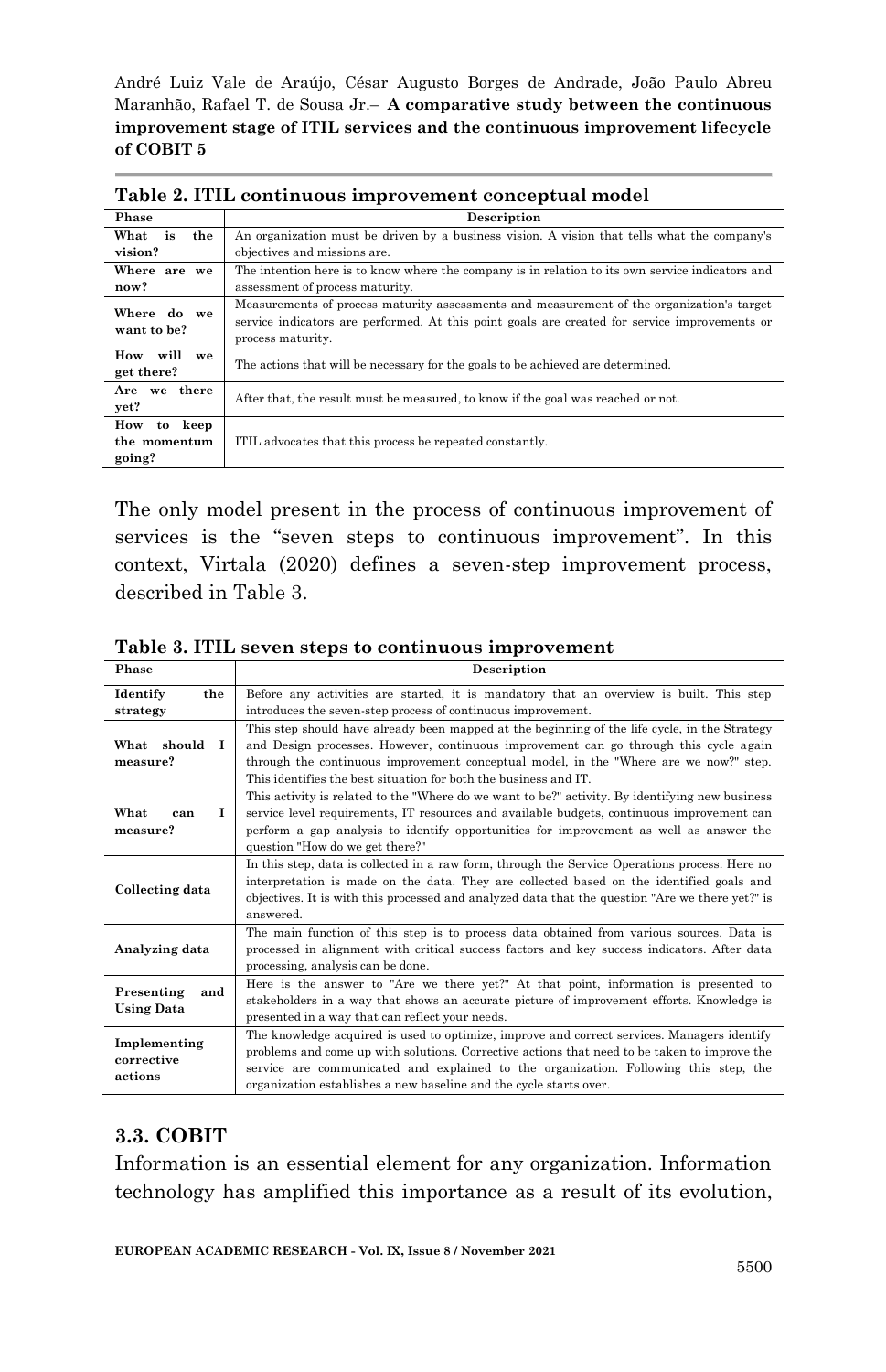making it increasingly pervasive in organizations, public, social and corporate environments. This characteristic gives rise to a new type of responsibility towards information on the part of companies.

Thus, they now need to manage an information life cycle that goes from its creation to the moment of its destruction. As a result, organizations and their executives make efforts to maintain high quality information to support corporate decisions, add business value from IT investments, achieve operational excellence through the reliable and efficient application of technology, for example.

In the face of this emerging complexity, successful organizations recognize that IT must be as significant to the business as any other area. Hence the need to strengthen the alignment of the business with IT. In this context, COBIT provides a comprehensive model that helps organizations create value through IT by balancing the realization of benefits, optimizing risk levels and resource utilization (ISACA, 2012).

The implementation of the COBIT model allows organizations to plan their strategy, improve their operational activity, their projects, optimize resources, reduce costs and obtain greater control over their policies and contractual agreements, whether with internal departments or with other organizations external to them. According to Dos Santos and De Paula (2016), as it is a comprehensive framework, COBIT manages to be generic to the point of representing IT processes and, at the same time, being perceptible to both the operation and the business. It is a model that creates a connection between IT and the business. For this purpose, COBIT acts on five focal points as a principle, as shown in Table 4 (Carolino, 2018):

| Principle                                              | <b>Description</b>                                                                                                                                                                                                                                                                                                                                    |  |  |
|--------------------------------------------------------|-------------------------------------------------------------------------------------------------------------------------------------------------------------------------------------------------------------------------------------------------------------------------------------------------------------------------------------------------------|--|--|
| stakeholder<br>Meeting<br>needs                        | The main purpose of this principle is to raise the needs of each stakeholder in the<br>organization and then define specific objectives for each area or function and map<br>them in a cascade to define corporate objectives. IT objectives and their enablers.<br>Once this mapping is done, priorities and continuous improvement are established. |  |  |
| Covering the enterprise<br>End-to-End                  | The purpose of governance is value creation. To that end, it calls for a balance<br>between realizing benefits, optimizing risk levels and optimizing resources across the<br>entire organization.                                                                                                                                                    |  |  |
| Single<br>Applying<br>a<br><b>Integrated Framework</b> | COBIT is a model fully aligned with the entire ISACA framework. The model is very<br>comprehensive, being aligned with other frameworks such as VAL IT. BMIS or ITAF.<br>among others.                                                                                                                                                                |  |  |
| Holistic<br>Enabling<br>a<br>Approach                  | This component is related to the elements of the company (people, technologies,<br>information, policies, etc.). For governance to be effective, the model needs to be                                                                                                                                                                                |  |  |

**Table 4. COBIT 5 Principles**

**EUROPEAN ACADEMIC RESEARCH - Vol. IX, Issue 8 / November 2021**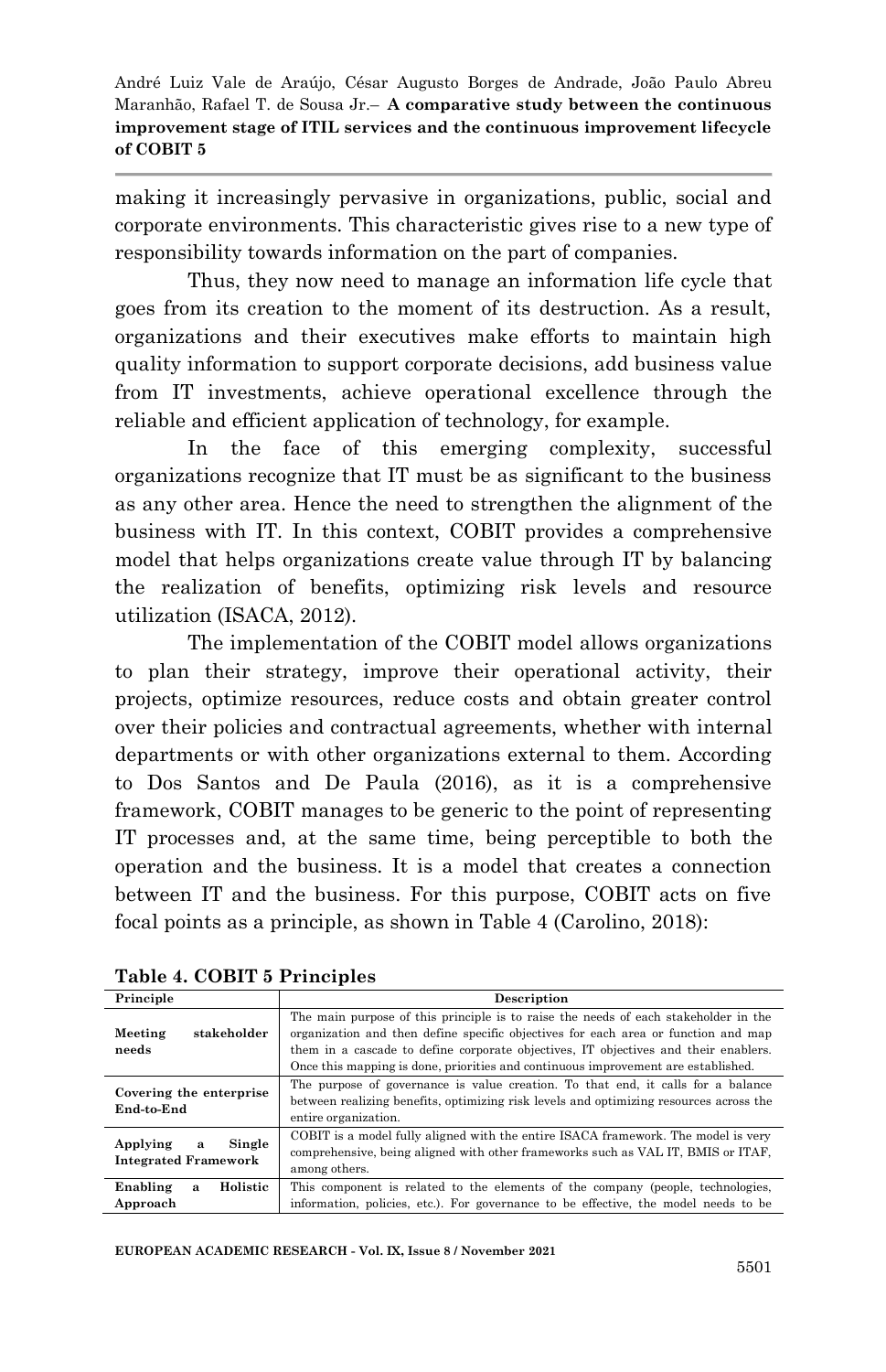| Principle                                       | Description                                                                                                                                                                                           |  |  |
|-------------------------------------------------|-------------------------------------------------------------------------------------------------------------------------------------------------------------------------------------------------------|--|--|
|                                                 | addressed by the entire organization.                                                                                                                                                                 |  |  |
| <b>Separating Governance</b><br>from Management | Governance makes sure that the needs of stakeholders are met and management<br>handles the execution of activities under the direction of governance in order to<br>achieve the company's objectives. |  |  |

To fulfill the principle of "Enabling a Holistic Approach", COBIT 5 provides seven enablers that help organizations achieve these goals. They are described in Table 5 as follows:

| Table 9. CODIT 9 Enterprise Entable 13 |                                                                              |  |  |
|----------------------------------------|------------------------------------------------------------------------------|--|--|
| Enabler                                | Description                                                                  |  |  |
| Policies.<br>Principles<br>and         | These are day-to-day instructions for the organization's management          |  |  |
| <b>Frameworks</b>                      | operations.                                                                  |  |  |
| Processes                              | Practices to achieve and produce the expected results.                       |  |  |
| <b>Organizational Structures</b>       | Structures in charge of making decisions and sustaining the organization's   |  |  |
|                                        | processes.                                                                   |  |  |
| <b>Culture, Ethics and Behavior</b>    | Behavioral actions of individuals. These are related to the organization's   |  |  |
|                                        | success.                                                                     |  |  |
| Information                            | They allow your actions to be governed and managed.                          |  |  |
| Applications<br>and<br>Services.       | Services that keep the organization running smoothly.                        |  |  |
| Infrastructure                         |                                                                              |  |  |
| and<br>Skills<br>People,               | Necessary human resources that carry out the activities, allowing for better |  |  |
| Competences                            | decision making.                                                             |  |  |

**Table 5. COBIT 5 Enterprise Enablers**

The "Information" enabler is highlighted, as it is the organization's most important resource, as highlighted by ISACA (2012). In this context, Khaldoon (2015) reinforces that information must be prepared, audited and disclosed in accordance with a high quality standard. The author points out five variables that enable the dissemination of quality information, contributing to good corporate governance. Such variables are described in Table 6:

**Table 6. Information Disclosure Variables**

| Variable                    | Description                                                                               |  |  |
|-----------------------------|-------------------------------------------------------------------------------------------|--|--|
|                             | The inclusion of external directors on the board of directors strengthens the board by    |  |  |
| <b>Independent Boards</b>   | enhancing internal controls, providing greater security, mitigating costs and putting     |  |  |
|                             | pressure on the organization to always seek better information disclosure.                |  |  |
|                             | This is an important mechanism to enhance the quality of disclosure, as it influences     |  |  |
| <b>Audit Committee Size</b> | the amount of information disclosed. Therefore, it is important to observe the            |  |  |
|                             | relationship between the committee and the information disclosed.                         |  |  |
|                             | This is an important governance feature, as it has a very positive effect on the level of |  |  |
| <b>Board Size</b>           | disclosure of corporate information. A great board has the advantage of offering a broad  |  |  |
|                             | spectrum of collected experiences and expertise that supports better decisions.           |  |  |
|                             | Managers, who are shareholders, are motivated to increase the values of entities,         |  |  |
|                             | increasing shareholder wealth as well as their own wealth. Therefore, information         |  |  |
| <b>Ownership Structure</b>  | disclosure will increase, because majority managers can derive greater market share       |  |  |
|                             | benefits from better disclosure. Therefore, it is expected that as managers have the      |  |  |
|                             | same interests as owners, they will disclose more information.                            |  |  |
| Variable control            | This includes a number of controls such as company size, profitability, liquidity and     |  |  |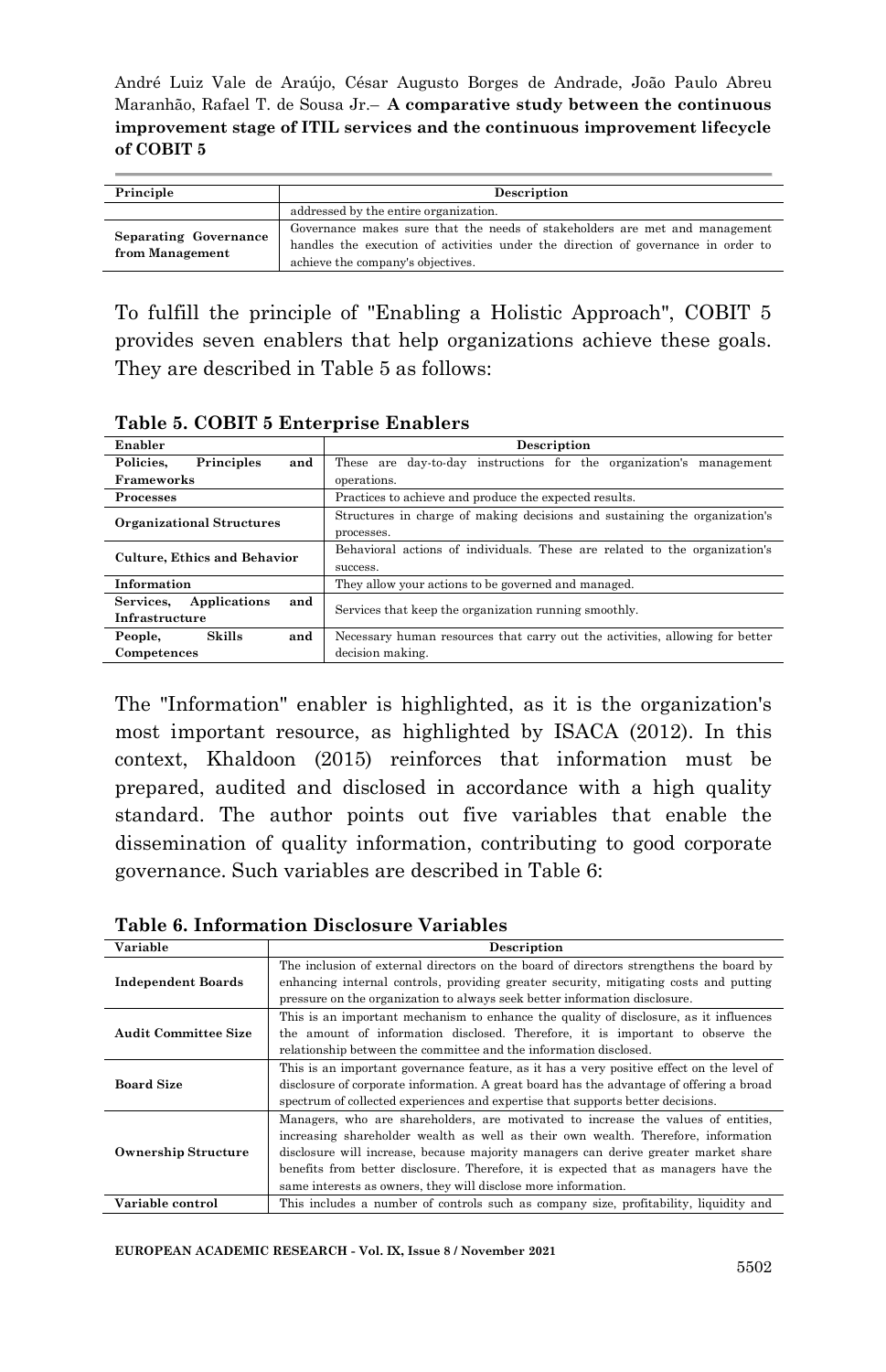| Variable | Description                                                                             |  |
|----------|-----------------------------------------------------------------------------------------|--|
|          | audit quality. These controls are considered to be widely associated with disclosure in |  |
|          | the literature.                                                                         |  |

According to Amorim et al. (2021), despite COBIT 5 is globally recognized as one of the most applied governance frameworks, it is also considered too large and complex, and can take years to be implemented. Most organizations consider the adoption of such framework a very exhausting task, since it is a complex model, composed of seven enablers and 37 processes, with more than 6,000 interdependencies.

To address this scenario, ISACA (2012) provides an implementation guide for COBIT 5, in which the methodology is based on seven phases that must be implemented cyclically, in parallel with creating a sustainable approach to the organization's IT governance and management. Such phases are illustrated in Figure 3.

### **4. RESULTS AND DISCUSSION**

This section presents a bibliographical research regarding two of the most used IT governance frameworks, namely, COBIT 5 and ITIL. As a result of this work, evidence of the action boundaries of the continuous improvement stage of services as well as the approach to the continuous improvement lifecycle of COBIT 5 are shown.

In addition, this work focused on collecting data from case studies using those two frameworks in companies and providing this data as responses to the lifecycle processes of implementing IT governance based on seven phases, COBIT 5, and the seven-step process to continuous improvement of ITIL.

As mentioned in Section 3, the only process present in the continuous service improvement stage of ITIL is the "seven steps to continuous improvement" process. This is compatible with the conceptual model of continuous improvement of the same framework shown in Table 7.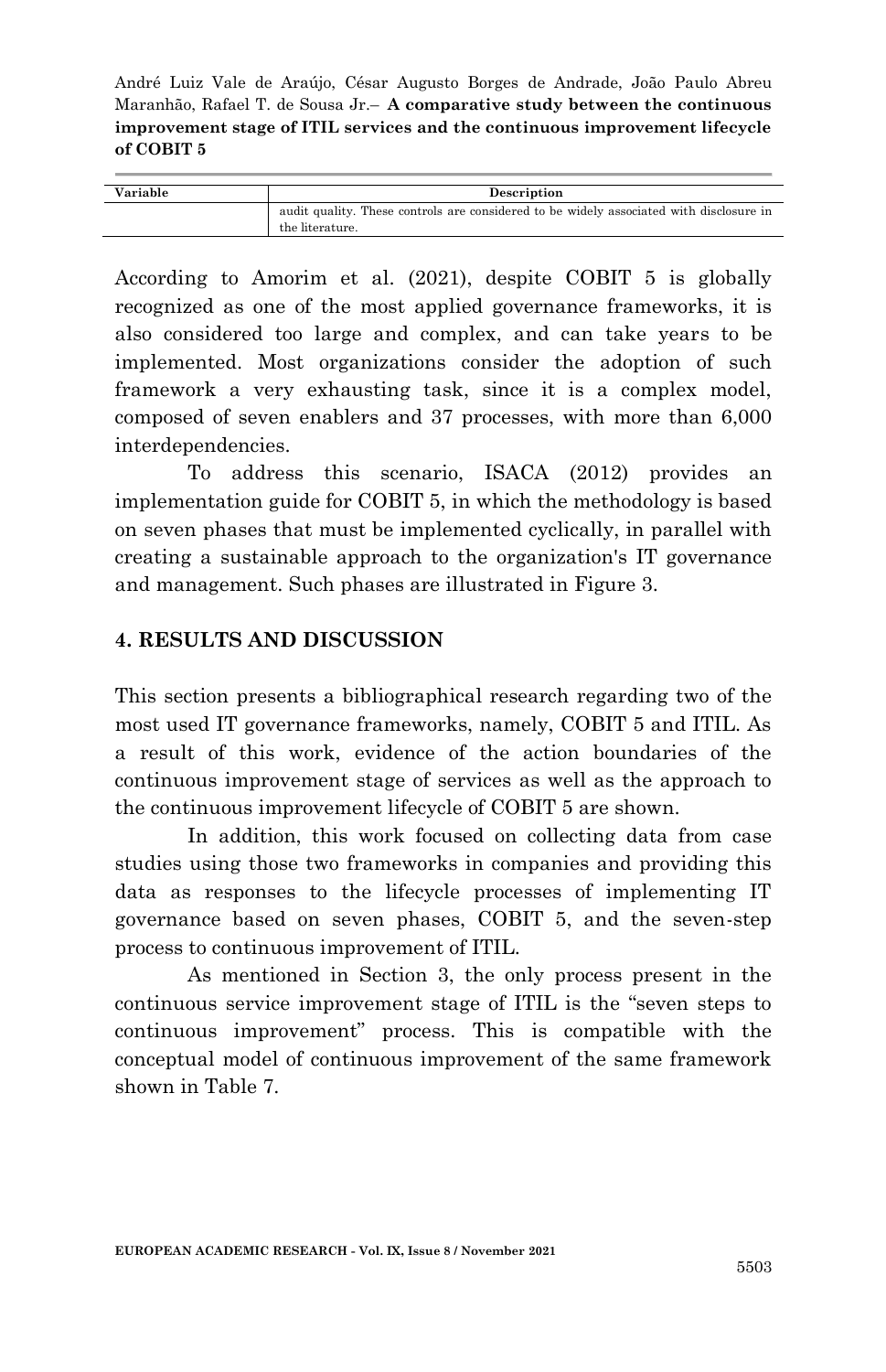

**Figure 3. COBIT 5 implementation lifecycle**

**Table 7. Relationship between the seven steps to continuous improvement with a conceptual model of continuous improvement**

| Continuous<br>Seven<br><b>Steps</b><br>to                                                             | Conceptual model of continuous                        |  |
|-------------------------------------------------------------------------------------------------------|-------------------------------------------------------|--|
| Improvement                                                                                           | improvement                                           |  |
| Identify the strategy                                                                                 | What is the vision?                                   |  |
| What should I measure?                                                                                | Where are we now?                                     |  |
| What can I measure?                                                                                   | Where do we want to be? and How will<br>we get there? |  |
| Collecting<br>analyzing<br>data,<br>data,<br>using<br>the<br>presenting<br>and<br>data<br>information | Are we there yet?                                     |  |
| Implementing corrective actions                                                                       | How to keep the momentum going?                       |  |

Compatibility of these two models is not an exact mapping, since the seven-step improvement process is very procedural. On the other hand, it is a process to guide the implementation of continuous improvement very close to the end users.

The conceptual model is more comprehensive. In addition to services, it considers strategic parts of the business, such as the organization's current condition in relation to services according to the business vision, comparing the findings made in continuous improvement with the business overview in the data analysis phase,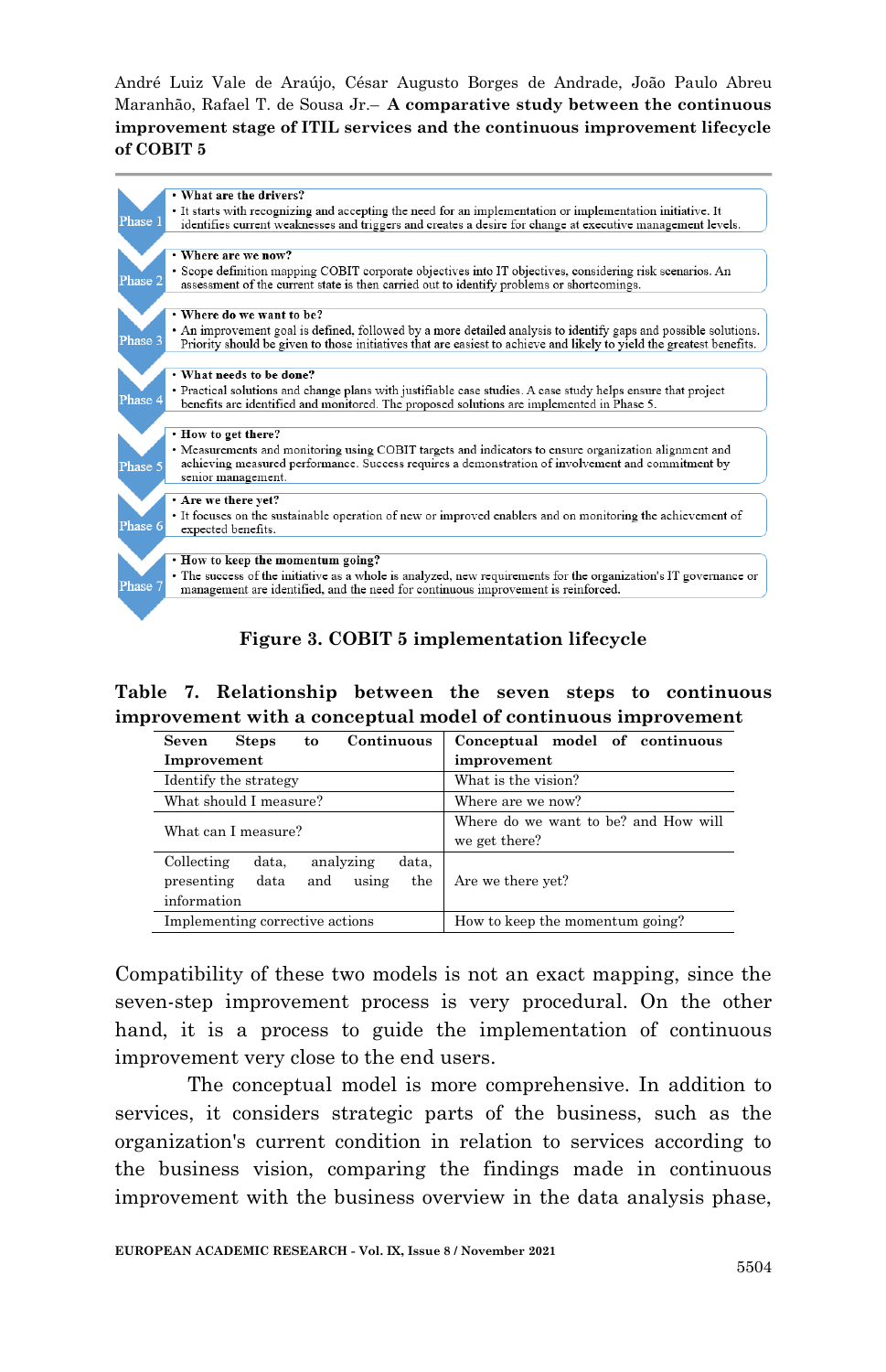among others. Similarly to ITIL, COBIT 5 has an implementation model that is based on a life cycle of continuous improvement. This life cycle approach has seven phases, constituting an implementation life cycle. Such phases are shown in Table 8 for two related works, Ranggadara and Prastiawan (2018) and Lamichhane (2019).

| Phase                                     | Ranggadara and Prastiawan (2018)                                                                                                                                                                                                   | Lamichhane (2019)                                                                                                                                                                                                                                                                                                                                                                                                                                                                                                                                                                                                                                            |  |
|-------------------------------------------|------------------------------------------------------------------------------------------------------------------------------------------------------------------------------------------------------------------------------------|--------------------------------------------------------------------------------------------------------------------------------------------------------------------------------------------------------------------------------------------------------------------------------------------------------------------------------------------------------------------------------------------------------------------------------------------------------------------------------------------------------------------------------------------------------------------------------------------------------------------------------------------------------------|--|
| Identify<br>the<br>strategy               | Modernize services to optimize<br>the<br>Credit<br>Monitoring<br>System<br>and<br>WB/SME LOS at the World Bank.                                                                                                                    | Improved Nepali government IT services for<br>which the government seems unaware.                                                                                                                                                                                                                                                                                                                                                                                                                                                                                                                                                                            |  |
| What<br>should<br>Т<br>measure?           | Measurement of services such as<br>mining, agribusiness, banking services.                                                                                                                                                         | The government of Nepal is not aware of making<br>good IT strategies, being far behind in the field of<br>technology and innovations. The measurement<br>must be made in the Nepal government services<br>according to the analysis made through the 4 P's<br>of Design (People, Partners, Processes and<br>Products).                                                                                                                                                                                                                                                                                                                                       |  |
| What<br>1<br>can<br>measure?              | Banking services, specifically the credit<br>monitoring system of the World Bank's<br>WB/SME LOS project.                                                                                                                          | The objective is to reduce service time and<br>downtime with good handling of incidents and<br>problems, with great visibility of services.<br>Perception of the benefits of effective adoption of<br>continuous business process improvement is<br>expected.<br>Every initial implementation of continuous<br>process improvement is confusing and difficult.<br>Review of ongoing processes and data, as well as<br>internal and external services,<br>should be<br>presented<br>to<br>senior<br>with<br>managers<br>recommendations<br>$_{\rm for}$<br>improvement.<br>It<br>is<br>necessary to ensure that services are well<br>resourced and supported. |  |
| Collecting data                           | Service metrics with SLA used in<br>production related functions, critical<br>components and applications, small<br>losses<br>efficiency<br>in<br>non-essential<br>and problems<br>functions<br>with<br>no<br>operational impacts. | 21-question questionnaires designed to evoke the<br>perception of stakeholders in the IT sector. The<br>study took into account a selected group of 30<br>people from the most varied sectors and was<br>composed of 3 parts: organizational demography,<br>current initiatives and progress, improvement of<br>IT services in business.                                                                                                                                                                                                                                                                                                                     |  |
| Processing<br>the<br>data                 | Questionnaire with 152 questions on<br>the entire cycle of continuous service<br>improvement. Data represented on a<br>Radar Graph.                                                                                                | Questionnaires were processed with the critical<br>success factors raised in the study and with the<br>key success indicators. After data processing,<br>analysis can be done.                                                                                                                                                                                                                                                                                                                                                                                                                                                                               |  |
| Analyzing data                            | The Radar chart indicated best for CSI<br>Implementation and worst performance<br>for CSI Technology Considerations.                                                                                                               | Processed data are worked together with the<br>graphs generated by the questionnaires shown in<br>the study.                                                                                                                                                                                                                                                                                                                                                                                                                                                                                                                                                 |  |
| Presenting<br>and<br>using<br>information | Radar chart indicated best for CSI<br>Implementation and worst performance<br>for CSI Technology Considerations.                                                                                                                   | Data is now ready to be presented to top<br>and<br>stakeholders.<br>The<br>management<br>its<br>performance of business organizations and its<br>shortcomings are presented at the management<br>level to arrive at solutions and steps for<br>improvement.                                                                                                                                                                                                                                                                                                                                                                                                  |  |
| Implementing<br>corrective<br>actions     | The results and graphs generated<br>should be used to help in making<br>decisions to improve services.                                                                                                                             | The data, facts and figures compiled and<br>generated are important over time to make<br>business decisions and find out what the<br>company needs most.                                                                                                                                                                                                                                                                                                                                                                                                                                                                                                     |  |

#### **Table 8. Seven steps to continuous improvement**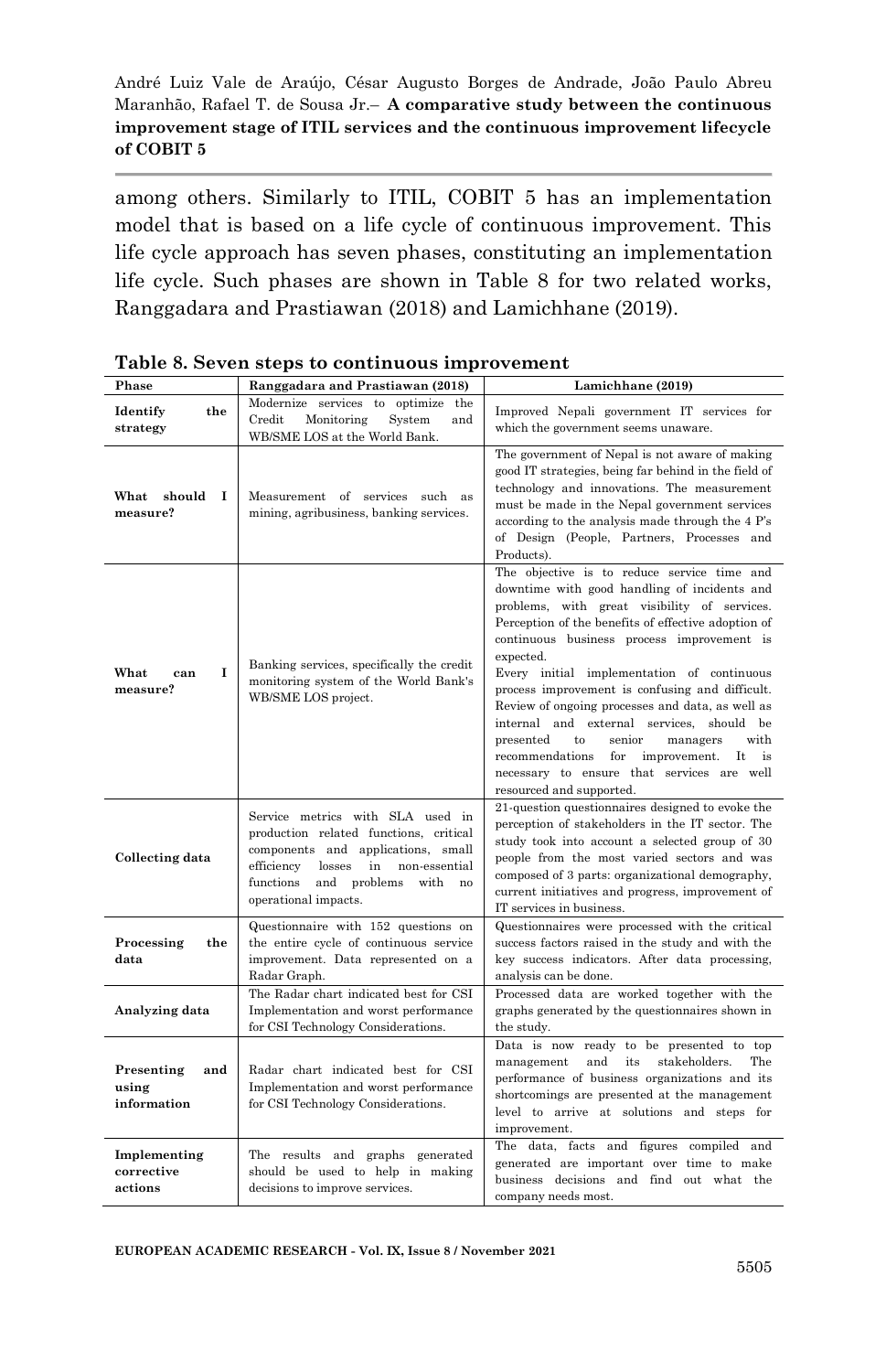By combining Tables 7 and 8, we have the descriptions of each work adjusted to the conceptual model of continuous improvement, as depicted in Table 9.

| Phase                                          | Ranggadara and Prastiawan (2018)                                                                                                                                                                                                                      | Lamichhane (2019)                                                                                                                                                                                                                                                                                                                                                                         |  |
|------------------------------------------------|-------------------------------------------------------------------------------------------------------------------------------------------------------------------------------------------------------------------------------------------------------|-------------------------------------------------------------------------------------------------------------------------------------------------------------------------------------------------------------------------------------------------------------------------------------------------------------------------------------------------------------------------------------------|--|
| What is the<br>vision?                         | Modernize services to optimize the Credit<br>Monitoring System and WB/SME LOS at the<br>World Bank.                                                                                                                                                   | Improved Nepali government IT services for<br>which the government seems unaware.                                                                                                                                                                                                                                                                                                         |  |
| Where are<br>we now?                           | Measurement of services such as mining,<br>agribusiness, banking services.                                                                                                                                                                            | The government of Nepal is not aware of making<br>good IT strategies, being far behind in the field<br>and<br>of<br>technology<br>innovations.<br>The<br>measurement must be made in the Nepal<br>government services according to the analysis<br>made through the 4 P's of Design (People,<br>Partners, Processes and Products).                                                        |  |
| Where<br>do<br>we want to<br>be?               | banking services,<br>specifically the<br>credit<br>monitoring system of the World<br>Bank's<br>WB/SME LOS project.                                                                                                                                    | The objective is to reduce service time and<br>downtime with good handling of incidents and<br>problems, with great visibility of services.<br>Perception of the benefits of effective adoption of<br>continuous business process improvement is<br>expected.                                                                                                                             |  |
| How<br>will<br>we<br>get<br>there?             | The<br>of<br>implementation<br>continuous<br>improvement in the World Bank project<br>services depends, among other factors, on the<br>good cooperation of the stakeholders. The<br>results must be presented clearly to assist in<br>decision making | Every initial implementation of continuous<br>process improvement is confusing and difficult.<br>Review of ongoing processes and data, as well as<br>internal and external services, should be<br>with<br>presented<br>$\mathbf{t}$<br>senior<br>managers<br>recommendations<br>for<br>improvement.<br>It<br>is<br>necessary to ensure that services are well<br>resourced and supported. |  |
| Are<br>we                                      | Service metrics with SLA used in production<br>related functions, critical components and<br>applications, small efficiency losses in non-<br>essential functions and problems with no<br>operational impacts                                         | 21-question questionnaires designed to evoke the<br>perception of stakeholders in the IT sector. The<br>study took into account a selected group of 30<br>people from the most varied sectors and was<br>composed of 3 parts: organizational demography,<br>current initiatives and progress, improvement of<br>IT services in business.                                                  |  |
| there yet?                                     | Questionnaire with 152 questions on the entire<br>cycle of continuous service improvement. Data<br>represented on a Radar Graph.                                                                                                                      | Questionnaires were processed with the critical<br>success factors raised in the study and with the<br>key success indicators. After data processing,<br>analysis can be done.                                                                                                                                                                                                            |  |
|                                                | The Radar chart indicated best for CSI<br>Implementation and worst performance for<br>CSI Technology Considerations                                                                                                                                   | Processed data are worked together with the<br>graphs generated by the questionnaires shown<br>in the study.                                                                                                                                                                                                                                                                              |  |
| How<br>to<br>keep<br>the<br>momentum<br>going? | The results and graphs generated should be<br>used to help in making decisions to improve<br>services.                                                                                                                                                | The data, facts and figures compiled and<br>generated are important over time to make<br>business decisions and find out what the<br>company needs most                                                                                                                                                                                                                                   |  |

| Table 9. Conceptual model of continuous improvement |  |  |  |  |  |
|-----------------------------------------------------|--|--|--|--|--|
|-----------------------------------------------------|--|--|--|--|--|

Following, in Table 10, descriptions of the seven-phase implementation lifecycle model of COBIT 5 are presented.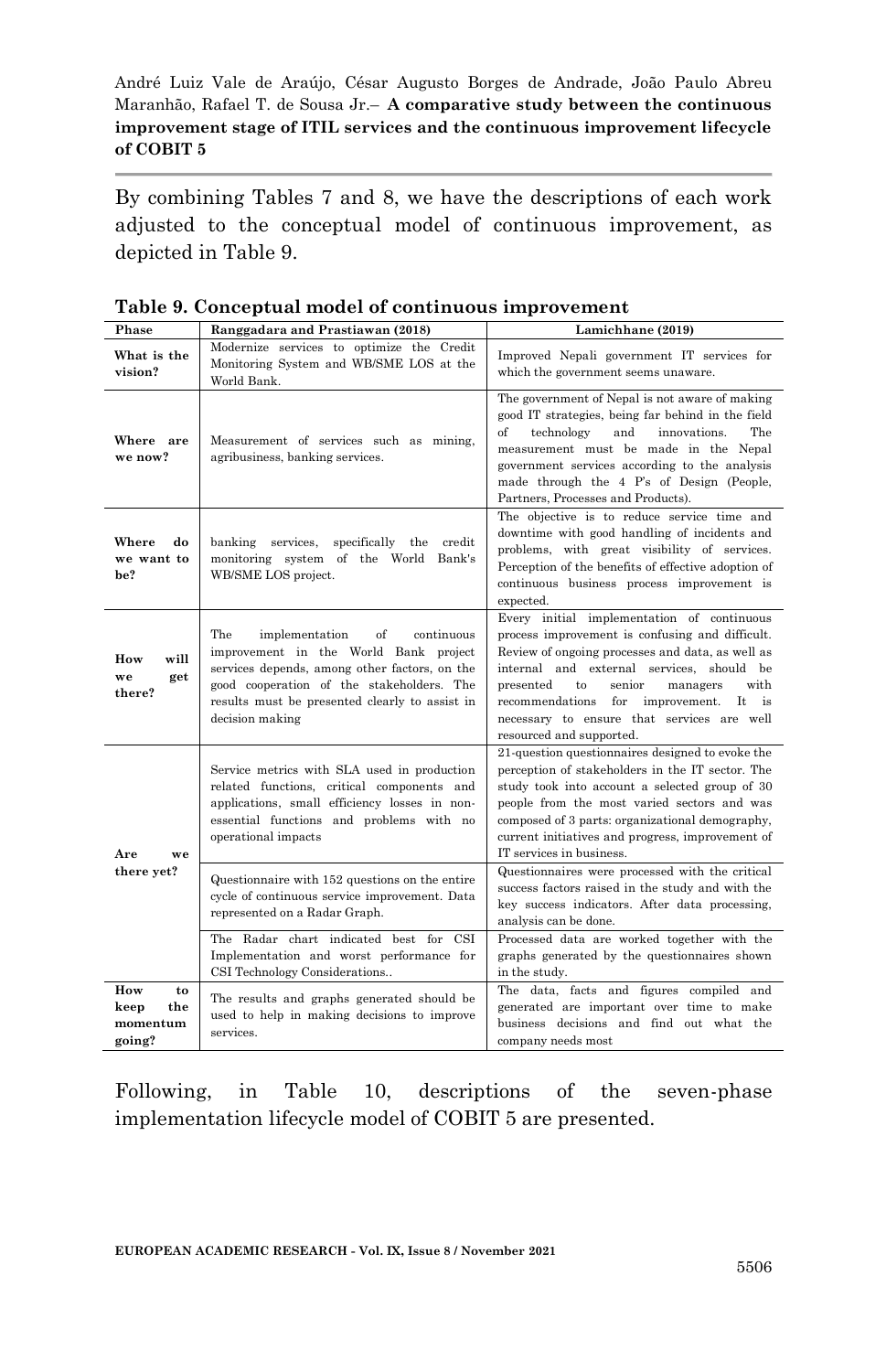| Table 10. COBIT 5 seven-phase deployment lifecycle model |                                                                                                                                                                                                                                                                                                                                                                                                                                 |                                                                                                                                                                                                                                                                                                                                                                                                                          |                                                                                                                                                                                                                                                                                                                                                                                                                                                                 |  |
|----------------------------------------------------------|---------------------------------------------------------------------------------------------------------------------------------------------------------------------------------------------------------------------------------------------------------------------------------------------------------------------------------------------------------------------------------------------------------------------------------|--------------------------------------------------------------------------------------------------------------------------------------------------------------------------------------------------------------------------------------------------------------------------------------------------------------------------------------------------------------------------------------------------------------------------|-----------------------------------------------------------------------------------------------------------------------------------------------------------------------------------------------------------------------------------------------------------------------------------------------------------------------------------------------------------------------------------------------------------------------------------------------------------------|--|
| Phase                                                    | Amorim et al. (2019)                                                                                                                                                                                                                                                                                                                                                                                                            | Zakaria et al. (2019)                                                                                                                                                                                                                                                                                                                                                                                                    | Tangprasert (2020)                                                                                                                                                                                                                                                                                                                                                                                                                                              |  |
| What are the<br>drivers?                                 | Favor the adoption of COBIT 5<br>using agile methodologies to<br>reduce predictability, as the<br>scope of these implementations<br>$_{\rm does}$<br>expect<br>not<br>changes<br>frequently,<br>facilitate<br>and<br>communication<br>with<br>the<br>projects<br>customer,<br>as<br>are<br>isolated from the environment,<br>fragile<br>generating<br>$\mathbf a$<br>relationship of support by the<br>senior management.       | It aims to identify and<br>confirm the business need<br>to implement IoT solutions,<br>which is, in the present<br>case, to increase access to<br>care, raise the quality of<br>care and even reduce the<br>costs of care.                                                                                                                                                                                               | Reduce<br>organizational<br>risk<br>through risk management in<br>order to evolve IT risk control<br>performance.<br>Management<br>identified IT risks according to<br>the areas of COBIT 5, enabling<br>$_{\rm their}$<br>assessment<br>and<br>application of risk responses.                                                                                                                                                                                  |  |
| Where<br>are<br>we now?                                  | The<br>scope<br>οf<br>these<br>implementations<br>does<br>not<br>expect changes very<br>often.<br>Interviews are carried out in<br>successive<br>iterations<br>with<br>process owners to assess the<br>process's<br>capacity<br>for<br>stabilization. Then the team<br>will assess the current state of<br>the implementation.                                                                                                  | The implementation scope<br>COBIT<br>uses<br>mapping<br>applied to IT goals. A series<br>of interviews with HKL IT<br>offices were conducted to<br>get an overview of the<br>hospital's operations as well<br>as to get a sense of IoT<br>implementations.                                                                                                                                                               | The current scenario of the<br>organizations was analyzed<br>among the areas of COBIT 5<br>through interviews carried out<br>with the staff of the six<br>organizations. Risks such as<br>the absence of IT policies and<br>business continuity plans were<br>identified.                                                                                                                                                                                       |  |
| Where do we<br>want to be?                               | In the first iteration, the<br>process was not stabilized to<br>the point where SCRUM was<br>used efficiently. For a more<br>secure<br>implementation,<br>a<br>second iteration was planned,<br>in which the first four phases<br>of the COBIT implementation<br>cycle were taken out of the<br>SCRUM process to enable the<br>project,<br>limiting<br>the<br>new<br>iteration to a fifth phase of the<br>implementation cycle. | The current situation of IT<br>conditions<br>security<br>in<br>hospitals<br>made through<br>interviews has raised a<br>concern about the security<br>of sharing patient health<br>$_{\rm data}$<br>$_{\rm on}$<br>IоT<br>devices,<br>requiring actions so that<br>patient<br>safety<br>not<br>is<br>compromised. In this case,<br>the study was limited to<br>only<br>IT<br>observing<br>the<br>aspects of the Hospital. | The assessment of the current<br>scenario required action on the<br>risks involved in all areas of<br>COBIT 5. Risks were assessed<br>limited to the five areas (APO,<br>BAI, DSS, MEA and EDM). A<br>first experiment carried out<br>this assessment and activation<br>of risk response mechanisms<br>followed. A second experiment<br>was carried out again and a<br>new assessment was made to<br>identify<br>the<br>reduction<br>of<br>organizational risks |  |
| What needs<br>to be done?                                | hybrid<br>approach<br>with<br>А<br>SCRUM and COBIT 5 was<br>developed. This model adapts<br>SCRUM concepts to be used in<br>IT<br>governance<br>implementations based on the<br>7 phases of the COBIT 5<br>implementation life cycle.                                                                                                                                                                                           | The objective is to identify<br>risks in hospitals for the<br>use of IoT and propose a<br>model for managing IoT<br>risks safely. The rationale<br>for this study<br>did not<br>encompass<br>the<br>entire<br>healthcare<br>industry,<br>as<br>each environment has its<br>own nature.                                                                                                                                   | Two experiments involving six<br>organizations were done. The<br>evaluated<br>first<br>the<br>risks<br>between the areas of COBIT 5.<br>The experiment was carried<br>out under the same conditions<br>and treated the risks in the<br>same way as the first. There<br>was cooperation throughout<br>the process, especially among<br>smaller organizations.                                                                                                    |  |
| How will we<br>get there?                                | The study consisted of two<br>iterations to implement the<br>model.<br>the<br>In<br>first.<br>the<br>mapping from SCRUM<br>to<br>COBIT 5 was done using<br>phases 2 to 5 of the COBIT 5<br>implementation cycle within<br>the SCRUM model. In the<br>second, an increment of the<br>first, only phase 5 of the<br>COBIT 5 implementation cycle<br>was included in SCRUM.                                                        | The model consisted of<br>three<br>parts:<br>risk<br>IoT,<br>management<br>for<br>alignment with HPIA, and<br>implementation using the<br>seven phases of the COBIT<br>implementation cycle. To<br>ensure effective adoption,<br>the<br>willingness<br>of<br>the<br>company's<br>management<br>team to use IoT technology<br>is crucial. Commitment to                                                                   | Two experiments were carried<br>out as follows: The first<br>experiment assessed the risks<br>associated<br>with<br>the<br>$\sin x$<br>organizations<br>in<br>question<br>against<br>the five<br>areas<br>of<br>COBIT<br>5. Based<br>on this<br>assessment,<br>risk<br>responses<br>were applied using the seven-<br>phase COBIT implementation<br>cycle. 5. After the negotiations,<br>the second experiment was                                               |  |

**EUROPEAN ACADEMIC RESEARCH - Vol. IX, Issue 8 / November 2021**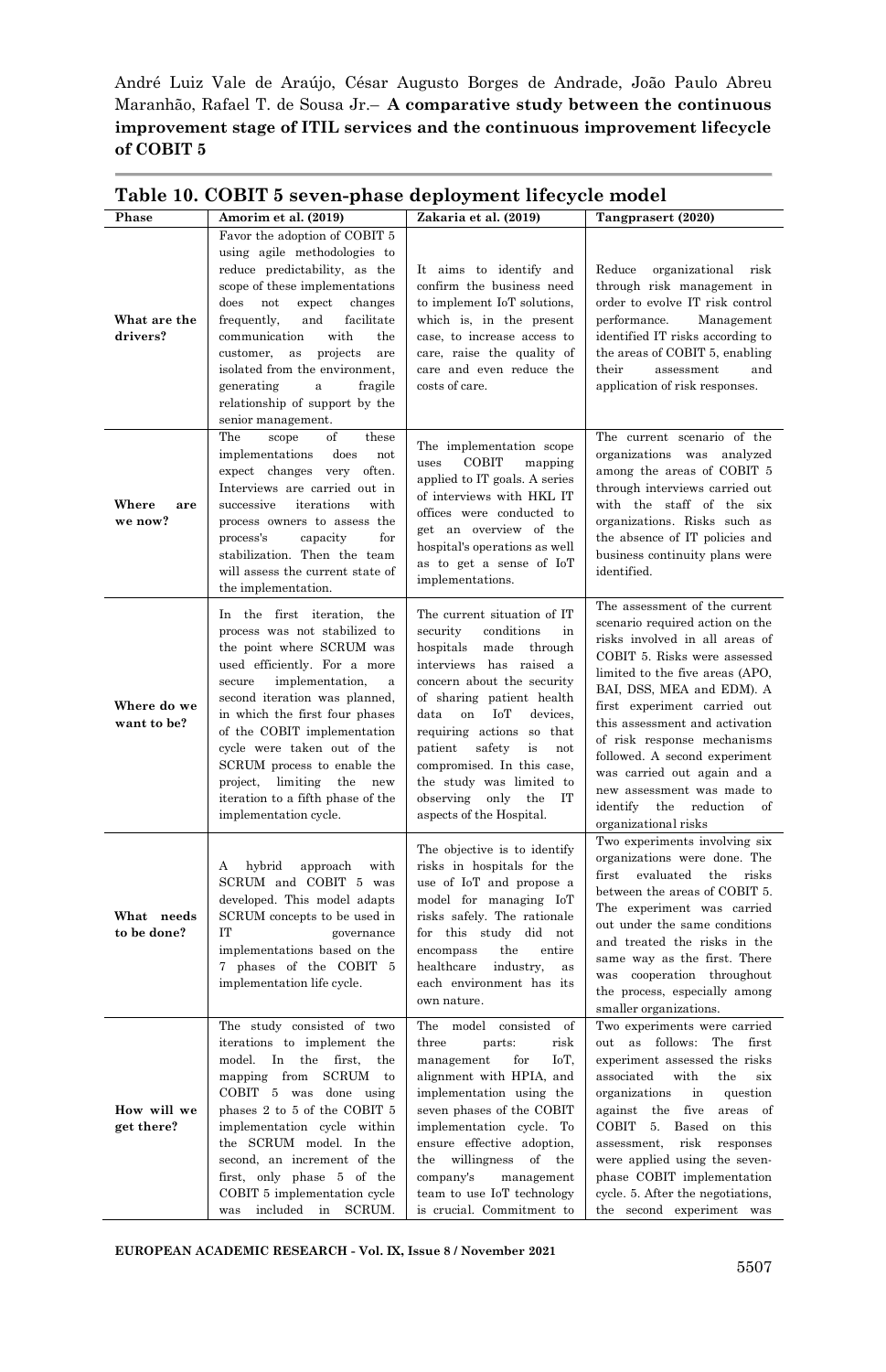| Phase                                    | Amorim et al. (2019)                                                                                                                                                                                                                                                                                                                                                                                                                                                                                                                                                                                                                                                                                    | Zakaria et al. (2019)                                                                                                                                                                                                                                                                                                                                                                                                                                                                                                                                                                                                                                                                                                                                  | Tangprasert (2020)                                                                                                                                                                                                                                                                                                                                                                                                                                                                                                                                                                                                                                                                                                                     |
|------------------------------------------|---------------------------------------------------------------------------------------------------------------------------------------------------------------------------------------------------------------------------------------------------------------------------------------------------------------------------------------------------------------------------------------------------------------------------------------------------------------------------------------------------------------------------------------------------------------------------------------------------------------------------------------------------------------------------------------------------------|--------------------------------------------------------------------------------------------------------------------------------------------------------------------------------------------------------------------------------------------------------------------------------------------------------------------------------------------------------------------------------------------------------------------------------------------------------------------------------------------------------------------------------------------------------------------------------------------------------------------------------------------------------------------------------------------------------------------------------------------------------|----------------------------------------------------------------------------------------------------------------------------------------------------------------------------------------------------------------------------------------------------------------------------------------------------------------------------------------------------------------------------------------------------------------------------------------------------------------------------------------------------------------------------------------------------------------------------------------------------------------------------------------------------------------------------------------------------------------------------------------|
|                                          | Interviews with process owners<br>were carried out successively<br>to assess the capacity of the<br>and<br>align<br>process<br>senior<br>management's commitment to<br>the project.                                                                                                                                                                                                                                                                                                                                                                                                                                                                                                                     | the use of IoT by the<br>hospital staff, awareness<br>the<br>healthcare<br>among<br>community<br>in<br>the<br>institution, and support for<br>the<br>IT<br>infrastructure<br>contributed<br>to<br>the<br>successful adoption of IoT.                                                                                                                                                                                                                                                                                                                                                                                                                                                                                                                   | carried out with the same<br>process as the first. The seven-<br>COBIT<br>phase<br>5<br>implementation<br>cycle<br>was<br>applied to re-evaluate focal<br>points, ensuring continuous<br>process improvement.                                                                                                                                                                                                                                                                                                                                                                                                                                                                                                                          |
| Are we there<br>yet?                     | 10 interviews with experienced<br>SCRUM<br>COBIT<br>or<br>5<br>professionals were conducted.<br>Interviews were conducted by<br>the author over a period of one<br>month. Also, a questionnaire<br>with open and closed questions<br>about COBIT 5 and SCRUM<br>The interviews<br>was done.<br>asked what their experience<br>with COBIT 5 and SCRUM<br>was on a scale of 1 to 5.<br>Some points were observed,<br>pointing to failures, the main<br>lack<br>being<br>the<br>of<br>one<br>coordination mechanisms in<br>the mapping of processes from<br>SCRUM to COBIT 5. This<br>point of failure made the<br>author identify the need for a<br>second iteration, improving the<br>proposed solution. | A series of interviews with<br>HKL<br>healthcare<br>professionals<br>was<br>conducted<br>to<br>gain<br>an<br>overview of the current<br>of<br>IoT<br>state<br>The<br>implementation.<br>then<br>interview<br>was<br>transcribed<br>and<br>coded<br>theoretical<br>according to<br>propositions. Finally, the<br>sharing<br>step<br>in<br>which<br>textual<br>and<br>visual<br>materials are composed was<br>sufficient to present the<br>evidence<br>to reach<br>the<br>conclusion of the study.<br>It was found that the<br>adoption of IoT is currently<br>in the initial phase. Its risk<br>management is dependent<br>on monitoring by the teams.<br>the<br>COBIT<br>Therefore,<br>implementation cycle for<br>IoT implementation was<br>proposed. | For risk assessment diversity<br>and for comparison purposes to<br>find<br>guidelines<br>$_{\rm for}$<br>risk<br>management, 6 organizations<br>including<br>3<br>government<br>organizations and 3 business<br>organizations were selected.<br>The<br>interview<br>and<br>data<br>collection were carried out with<br>5 people from each of these 6<br>organizations,<br>totaling<br>30<br>people.<br>The<br>experiments<br>were<br>conducted using 3 methods: 1)<br>interview, 2) observation, and<br>3) empirical evidence-based<br>survey as an experimental<br>framework for this study. The<br>risk assessment was conducted<br>by<br>3<br>people;<br>researcher,<br>external IT auditor and IT<br>manager of each organization. |
| How to keep<br>the<br>momentum<br>going? | While developing the solution,<br>despite the high level<br>- of<br>capability<br>target<br>defined<br>during scope, it was possible to<br>reset the initial values as the<br>solutions were designed and<br>implemented. The engagement<br>of process owners was felt in<br>all decisions.<br>In<br>order to<br>evolve<br>the<br>of<br>performance<br>the<br>frameworks,<br>the<br>author<br>obtained feedback through a<br>set of interviews carried out<br>among those involved.                                                                                                                                                                                                                     | The results of the IoT risk<br>management model,<br>the<br>HPIA processes and the<br>COBIT phases are analyzed<br>to discover possible needs<br>for new requirements and<br>reinforcement<br>for<br>continuous improvement.                                                                                                                                                                                                                                                                                                                                                                                                                                                                                                                            | The study of IT management<br>in government and private<br>$\operatorname{in}$<br>Thailand<br>organizations<br>showed that using the COBIT<br>5 implementation life cycle in<br>risk<br>control<br>reduced<br>organizational risk. As this<br>process is continuous<br>and<br>iterative, observations must<br>continue to be made so that IT<br>risk management is always<br>evolving.                                                                                                                                                                                                                                                                                                                                                 |

Finally, Tables 9 and 10 show in a practical way the phases in common between the continuous improvement models of ITIL and COBIT 5. Both are models that, despite having the same structure and apparently the same phases, present different approaches, as detailed below.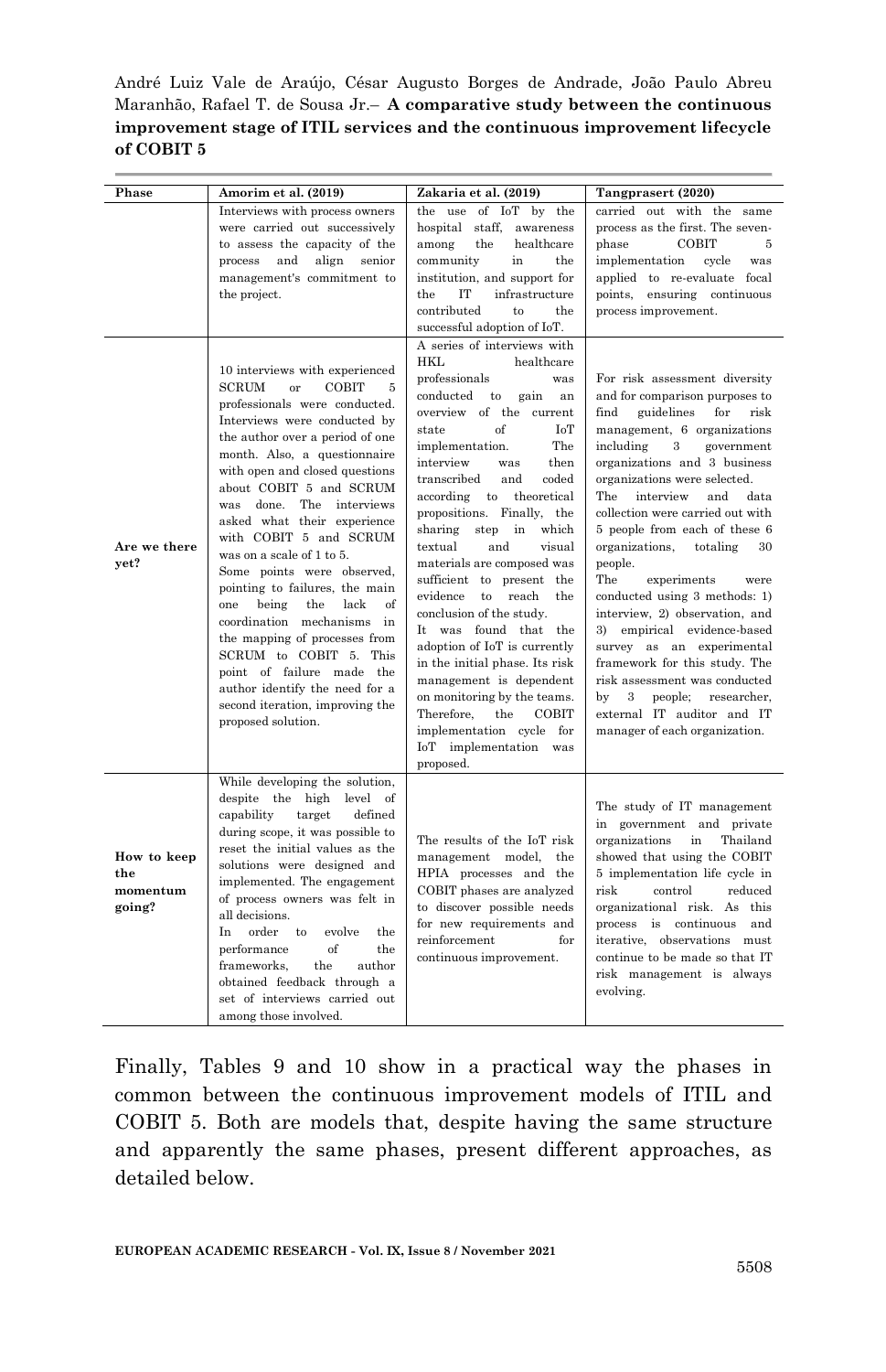#### **Phase 1: What are the drivers?**

It aims to identify and confirm the business need to implement solutions. In Ranggadara and Prastiawan (2018) and Lamichhane (2019), the needs for modernizing credit monitoring services and improving IT services in some areas of the government of Nepal, respectively, are considered. In Amorim et al. (2019), Zakaria et al. (2019) and Tangprasert (2020), the use of agile methodologies to reduce predictability in the implementation of continuous improvement in organizations, the use of IoT to improve the quality of care in sector organizations and organizational risk reduction using COBIT 5, respectively, are the reasons that led to the implementation of continuous improvement. Although both are addressing the business aspects, the scope of Ranggadara and Prastiawan (2018) and Lamichhane (2019) refers to the provided services, whereas Amorim et al. (2019), Zakaria et al. (2019) and Tangprasert (2020) are more focused on senior management and business strategy.

### **Phase 2: Where are we now?**

This phase defines where it is necessary to establish the scope of implementation using monitoring tools to map the current situation of the organization or services. Ranggadara and Prastiawan (2018) raised the scope of measurement of services such as mining, agribusiness and banking services. In addition, Lamichhane (2019) stated that the measurement should be done in the government services of Nepal according to the analysis made through the 4 P's of Design. Further, Amorim et al. (2019) found that for the implementation of continuous improvement in organizations, successive interviews with process owners are necessary to stabilize the processes and, thus, analyze the current scenario. Zakaria et al. (2019) saw that a series of interviews with HKL IT offices needed to be conducted to get an overview of the hospital's operations, as well as to get a sense of IoT implementations. Moreover, Tangprasert (2020) observed, through interviews carried out with the stakeholders of six organizations, the absence of IT policies and business continuity plans, as well as inadequate IT systems installations, expired contracts and the absence of IT service monitoring. In this sense, we observe the scope of the services addressed in Ranggadara and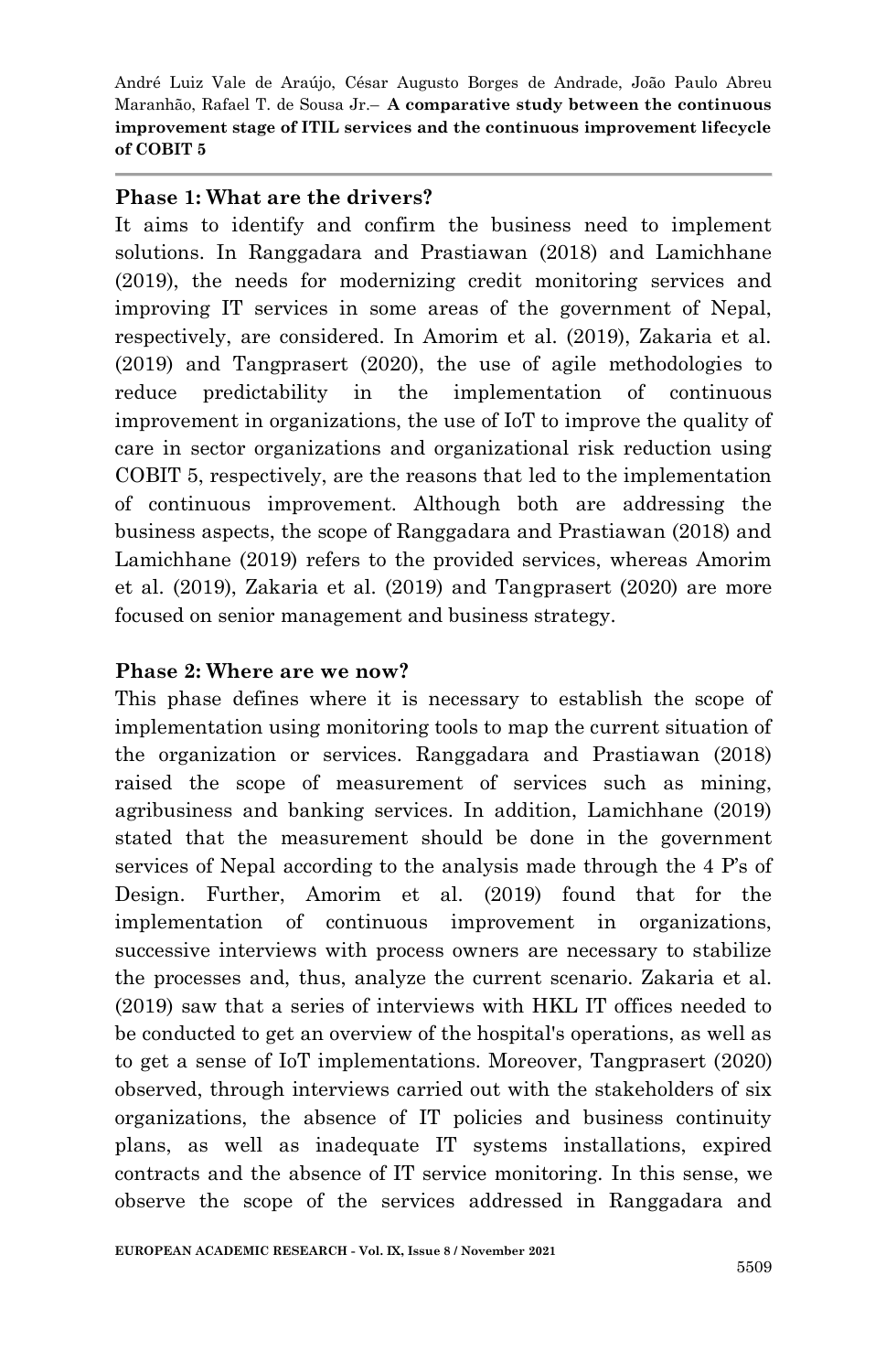Prastiawan (2018) and Lamichhane (2019), as well as the scope for the business view in the works of Amorim et al. (2019), Zakaria et al. (2019) and Tangprasert (2020).

#### **Phase 3: Where do we want to be?**

This means that once improvement targets are met, they must be followed up by a more detailed analysis to identify potential solutions. Ranggadara and Prastiawan (2018) and Lamichhane (2019) performed their analyzes based on the services provided by organizations. Ranggadara and Prastiawan (2018) limited its solution to banking services, specifically the World Bank's WB/SME LOS project credit monitoring system. Moreover, Lamichhane (2019) identified, through the analysis of the Nepalese government scenario, that the objective is to reduce service time and downtime with good handling of incidents and problems, with high visibility of services. Realization of the benefits of effective adoption of continuous business process improvement is expected, especially in Nepal. Furthermore, Amorim et al. (2019) realized in a first iteration that SCRUM was not stabilizing the analyzed processes. A second iteration was required with a modification to its model to enhance the solution addressed for the organization. Additionally, Zakaria et al. (2019) observed through the scenario of using IoT in the hospital sector in Kuala Lumpur, that worrying security risks to patient data were raised, requiring a scope of action of the solution for the IT aspects of the analyzed Hospital, leaving out patient issues. Then, Tangprasert (2020) limited its solution to the five areas of COBIT 5, not entering its application to processes. Finally, Amorim et al. (2019), Zakaria et al. (2019) and Tangprasert (2020) further analyzed the scenario proposing solutions for the business, again differentiating the scope of the studies carried out with the ITIL framework.

#### **Phase 4: What needs to be done?**

This phase refers to the practical solutions justified by the case study. For Amorim et al. (2019), a hybrid approach with SCRUM and COBIT 5 was introduced. The author has developed a lifecycle model that adapts SCRUM concepts to be used in IT governance implementations for organizations. In addition, Zakaria et al. (2019) proposed a model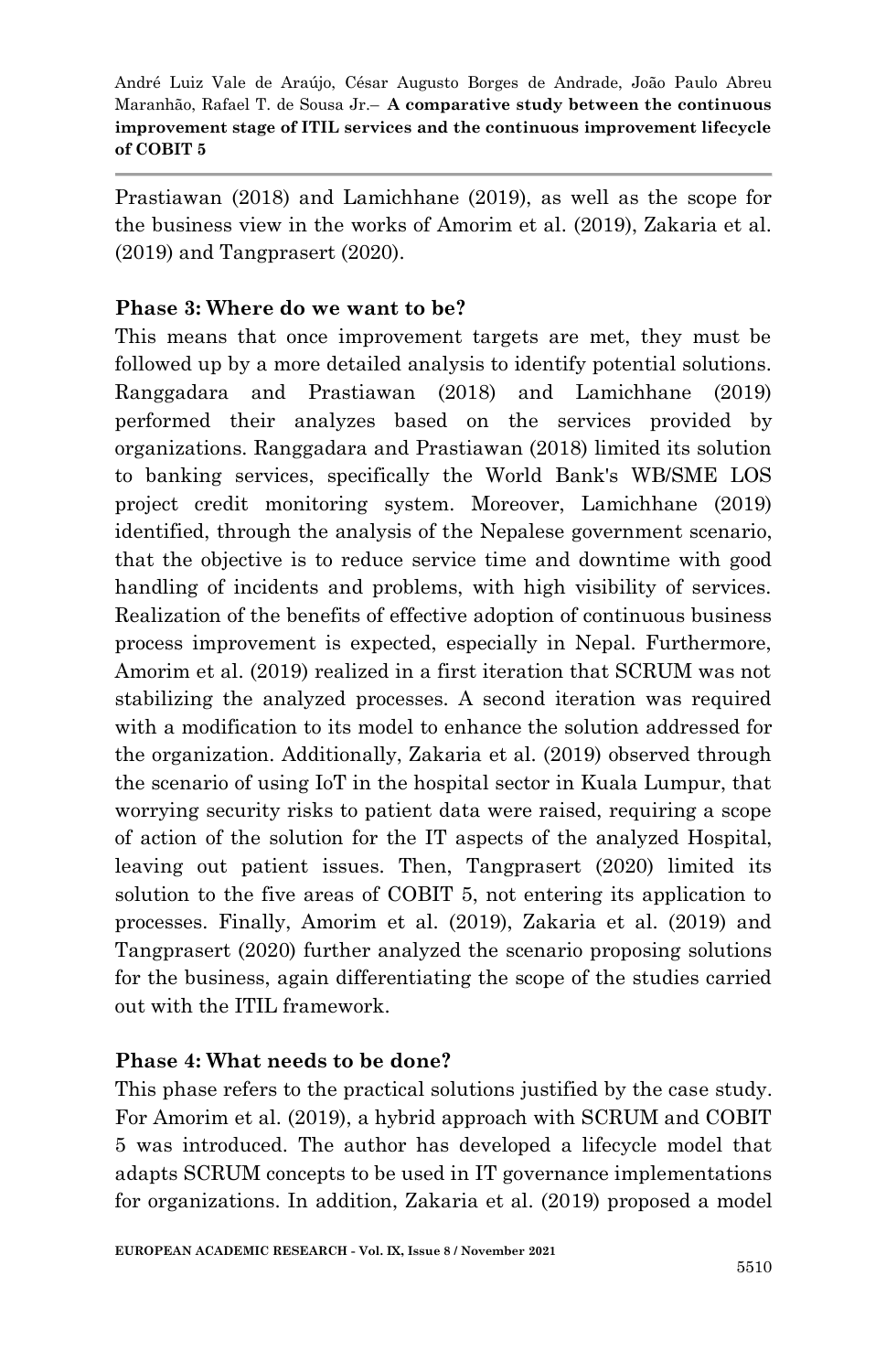for managing IoT risks for their safe practice in healthcare organizations. Moreover, Tangprasert (2020) conducted two experiments among six organizations to show that implementing IT governance using COBIT 5 reduces organizational risk. The "How do we get there?" phase of the ITIL framework can be combined with the "What needs to be done?" phase of COBIT 5.

### **Phase 5: How will we get there?**

This phase refers to the proposed solutions that need to be implemented, demonstrating the involvement of senior management. Ranggadara and Prastiawan (2018) noted that the solution to banking services depends, among other factors, on the good cooperation of interested parties. The results must always be presented clearly to assist the decision making. For Lamichhane (2019), the review of internal and external services must be presented to senior managers with recommendations for improvement. It is necessary to guarantee the support of the services. In addition, Amorim et al. (2019) needed to implement two models with an agile approach to stabilize the organization's processes in order to achieve success. The processes were marked out with interviews with senior management, aligning the dependencies and the changes that arose. Moreover, Zakaria et al. (2019) saw the participation of both senior management and the HKL IT team in implementing the IT risk management model for IoT as crucial. Alignment with senior management enabled the engagement of all participants in building the solution. Furthermore, Tangprasert (2020) noticed cooperation and acceptance of risk management throughout the process, aligning with organizations, through interviews and observations, as a success factor for the solution. In this sense, there is a recognizable difference in the approach adopted by each work, despite the similar requirement for this phase.

## **Phase 6: Are we there yet?**

This phase refers to the conduction of enablers of the new improvement solution. According to Ranggadara and Prastiawan (2018), these enablers were conducted through the use of SLA in production-related functions, such as focal metrics. Questionnaires are designed to score and help build a radar chart to be presented to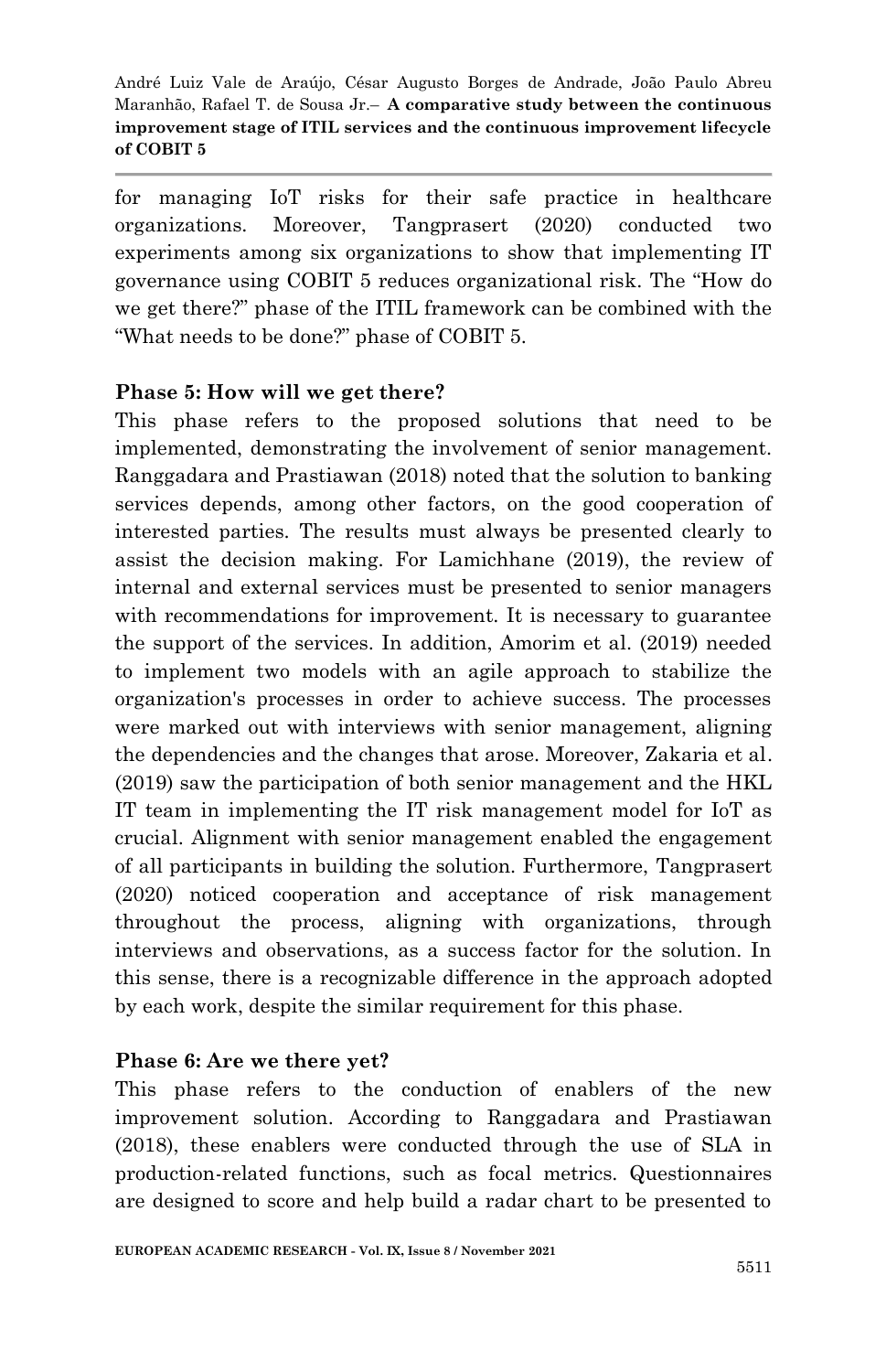operational management. On the other hand, for Lamichhane (2019), these enablers were conducted through questionnaires made with members of the government of Nepal to assemble graphs for helping the service management. Furthermore, Amorim et al. (2019) conducted interviews with process owners and, punctuating these interviews, identified several coordination failures in the organization's processes. In addition, Zakaria et al. (2019) transcribed the interviews carried out with HKL professionals, which were codified with theoretical propositions. Then, the observations were shared, demonstrating the observed points of risks to the use of IoT in hospitals. Moreover, Tangprasert (2020) collected data from interviews conducted with the personnel of the assessed organizations to raise empirical evidence and, thus, demonstrate the progress of the experiments to senior management. In this sense, once again a palpable differentiation of the scopes of services and top management can be noticed.

As described earlier, this phase is related to the "Presenting and Using Information" phase of the ITIL Seven-Step Continuous Improvement process. Thus, Tangprasert (2020) conducted a study in line with Khaldoon (2015), which used an external audit to strengthen the quality and foundation of his work, highlighting his concern with good governance.

### **Phase 7: How to keep the momentum going?**

In this phase, the successful implementation of the solution is reviewed with the need for reinforced continuous improvement. In Ranggadara and Prastiawan (2018), the generated results and graphs should be used to help in decision making to improve services. Further, Lamichhane (2019) noted that the compiled and generated data are important for making business decisions, finding out what the company most needs. Additionally, Amorim et al. (2019) noted that it was possible to redefine the initial values as the solutions were designed and implemented, and continuous improvement would be made by aligning the interviews with the process owners. Moreover, in Zakaria et al. (2019), the results of the IoT risk management model are analyzed to discover possible needs for new requirements and reinforcement of continuous improvement in the organization. In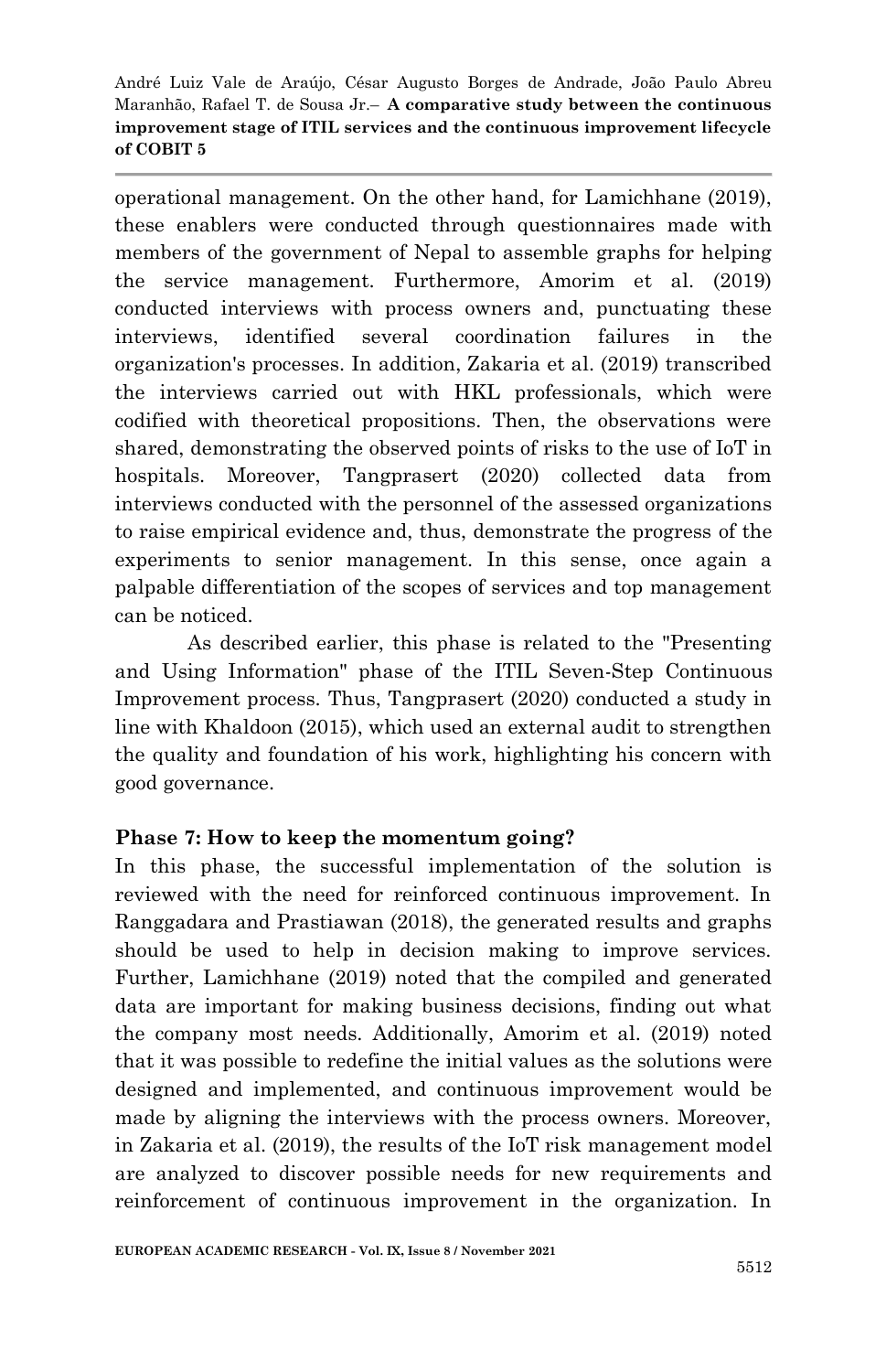addition, for Tangprasert (2020), as the improvement process is continuous, risk management in organizations must always be revised.

### **5. CONCLUSION**

This work showed, through bibliographical research, the continuous improvement models aimed at the ITIL and COBIT 5 frameworks. In addition, both frameworks are compared from the point of view of continuous improvement applied in related works, showing their boundaries of action. In this sense, our main contribution was to provide observable inputs to be used by companies when applying such models to implement continuous improvement in their processes.

As limitations, few references with practical applications describing in detail the phases of the continuous improvement life cycle for both ITIL and COBIT 5 frameworks have been found in the literature. Such difficulty was also reported by Amorim et al. (2019). In addition, another limitation of the study was the scope reduced to the stages of continuous improvement of the studied models. Moreover, this work was not intended to cover the IT governance implementation frameworks existing in the market, but rather focusing on more recent research on continuous improvement implementations of the ITIL and COBIT 5 models.

For future works, it is suggested that the data survey can be used as an incentive for further discussions regarding the implementation of continuous improvement. Comparisons with other IT governance frameworks would also constitute a valid follow up, for example, by comparing the ITIL and SCRUM models.

#### **REFERENCES**

**EUROPEAN ACADEMIC RESEARCH - Vol. IX, Issue 8 / November 2021**

Amorim, Ana Cláudia; Mira da Silva, Miguel; Pereira, Rubén; Gonçalves, Margarida. "Using agile methodologies for adopting COBIT." *Information Systems* 101 (2020):101496, https://www.sciencedirect.com/science/article/pii/S0306437920300077.

Carolino, Yolanda Tatiana Sebastião. "A Maturidade e Eficiência dos Processos da Governança de TI Baseadas no COBIT 5: um Caso de Estudo de Uma Organização do Setor da Saúde em Portugal." Master's Diss., Instituto Superior de Economia e Gestão, Universidade de Lisboa, Lisboa, 2018, https://www.repository.utl.pt/handle/10400.5/17567.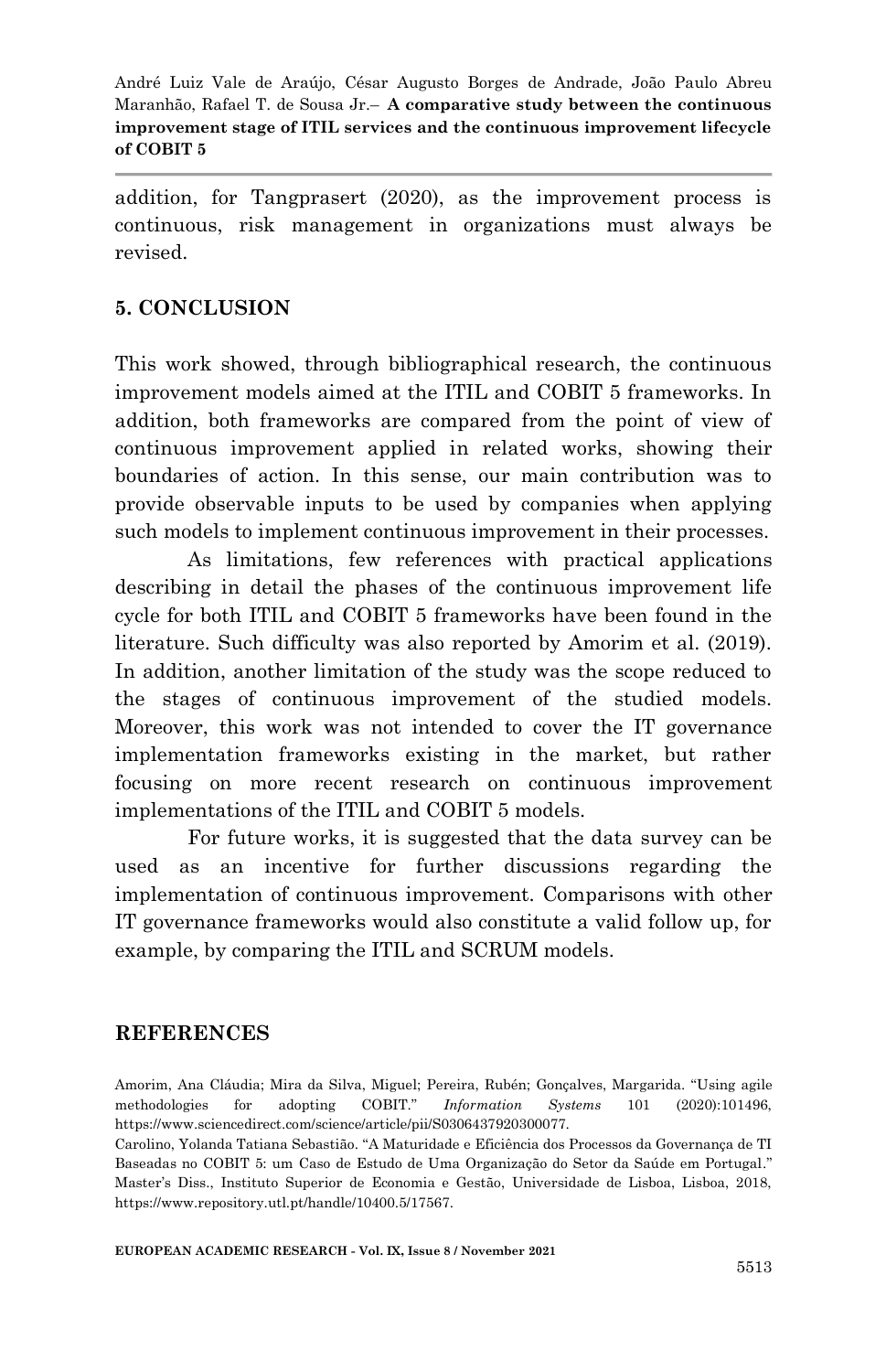De Moraes, Rodrigo; Creutzberg, Jullian Hermann. "Quesitos Relevantes Sobre Governança de Tecnologia da Informação nas Organizações." Revista Caminhos 12, no. 41 (Jan./Mar. 2021):71-86, http://siteunidavi.s3.amazonaws.com/2021/4/caminhos\_gestao+2021.pdf.

Dos Santos, Diogo Finardi; De Paula, Liamar Mayer. "Alinhando a governança de TI com os negócios: um estudo entre Cobit e ITIL." Revista de Tecnologia Aplicada 5, no. 3 (Set./Dez. 2016):16- 26, http://www.cc.faccamp.br/ojs-2.4.8-2/index.php/RTA/article/view/1004.

Felisberto, Fábio Lúcio. "A governança de TI e as melhores práticas ITIL na entrega de serviços". Ed. Unisul. 2017, https://repositorio.animaeducacao.com.br/handle/ANIMA/12199.

Fernandes, Aguinaldo Aragon; Abreu, Vladimir Ferraz. *Implantando a Governança de TI, da estratégia à gestão dos processos e serviços*. 4ª ed. Rio de Janeiro: BRASPORT, 2014.

Gonçalves, Andréa de Paiva; Gaspar, Marcos Antônio; Cardoso, Marcos Vinícius. "Governança de Tecnologia da Informação: Uma Análise do Nível de Maturidade em Empresas Atuantes no Brasil." *Revista de Gestão e Projetos* 7, no. 1 (2016):56-69, http://www.spell.org.br/documentos/ver/41323/governanca-de-tecnologia-da-informacao--uma-

analise-do-nivel-de-maturidade-em-empresas-atuantes-no-brasil-/i/pt-br.

ISACA. 2012. COBIT 5: A Business Framework for the Governance and Management of Enterprise IT, United States of America.

Júnior, Linaldo Leite Ferreira. "Um Processo de Gestão de Mudanças para Melhoria na Prestação de Serviços de TIC". Master's Diss., Centro de Informática, Universidade Federal de Pernambuco, Pernambuco, 2021, https://repositorio.ufpe.br/handle/123456789/40279.

Khaldoon, Albitar Ghassan, "Corporate Governance and Voluntary Disclosure: Evidence from Jordan". *European Academic Research* II, no. 10 (Jan. 2015):13197-13214, https://www.euacademic.org/UploadArticle/1274.pdf.

Lamichhane, N. "Implementing continual service improvement in business enterprises: A proposal to improve business effectiveness of Nepal**."** *International Journal of Advanced Research and Publications* 3, no. 6 (Jun. 2019): 238–251.

Luciano, Edimara Mezzomo; Wiedenhoft, Guilherme Costa; Janssen, Luís Antônio. *Fatores intervenientes na adoção da governança de tecnologia da informação*. In Governança, Risco e Conformidade, 55-82. Porto Alegre: EDIPUCRS, 2017, http://hdl.handle.net/10923/14278.

Luciano, Edimara Mezzomo; Fantinel, Leonardo Mendes; Lübeck, Rafael Mendes. "The Impact of Information Technology Governance Institutionalization on the IT Governance Performance and the Role of Job Crafting." *Revista Administração em Diálogo* 23, no. 1 (Jan./Apr. 2021):86-105, https://revistas.pucsp.br/index.php/rad/article/download/48008/34823.

Nascimento, Edvaldo Ferreira do. Governança de Tecnologia da Informação: gestão de serviços com o uso de software livre. Master's Diss., Centro de Educação e Ciências Humanas, Universidade Federal de São Carlos, São Paulo, 2021, https://repositorio.ufscar.br/handle/ufscar/14143.

OGC (Office of Government Commerce). "ITIL: Continual Service Improvement". London, 2007.

Ranggadara, Indra and Prastiawan, Hendra. "Strategy Implementing Continual Service Improvement with ITIL Framework at PT.Anabatic Technologies Tbk." *International Research Journal of Computer Science* 5, no. 02 (Feb. 2018):70-76, https://doi.org/10.26562/IRJCS.2018.FBCS10085.

Riguete, Vanessa Canil da Gama; et al. "Survey and analysis of management tools for good corporate governance practices in the hospital billing process". *Brazilian Journal of Development* 7, no. 3 (Mar. 2021): 26985-27001, https://doi.org/10.34117/bjdv7n3-415.

Rodrigues, Arioston Cerqueira; Neto, João Souza; Orlandi, Tomás Roberto Cotta. "GRC como mecanismo para implantação e manutenção de um modelo de governança de TI." *LinksSiencePlace* 7, no. 3 (Apr./Jun. 2020):41-74, http://linkscienceplace.com/index.php/lnk/article/view/3/3.

Singh, Vijay Lakshmi; Singh, Manjari. "A burnout model of job crafting: Multiplemediator effects on job performance." *IIMB Management Review* 30, no. 4 (Dec. 2018):305-315, https://doi.org/10.1016/j.iimb.2018.05.001.

Tangprasert, S. "A Study of Information Technology Risk Management of Government and Business Organizations in Thailand using COSO-ERM based on the COBIT 5 Framework". *The Journal of Applied Science* 19, no. 1 (2020):13-24, https://doi.org/10.14416/j.appsci.2020.01.002.

**EUROPEAN ACADEMIC RESEARCH - Vol. IX, Issue 8 / November 2021**